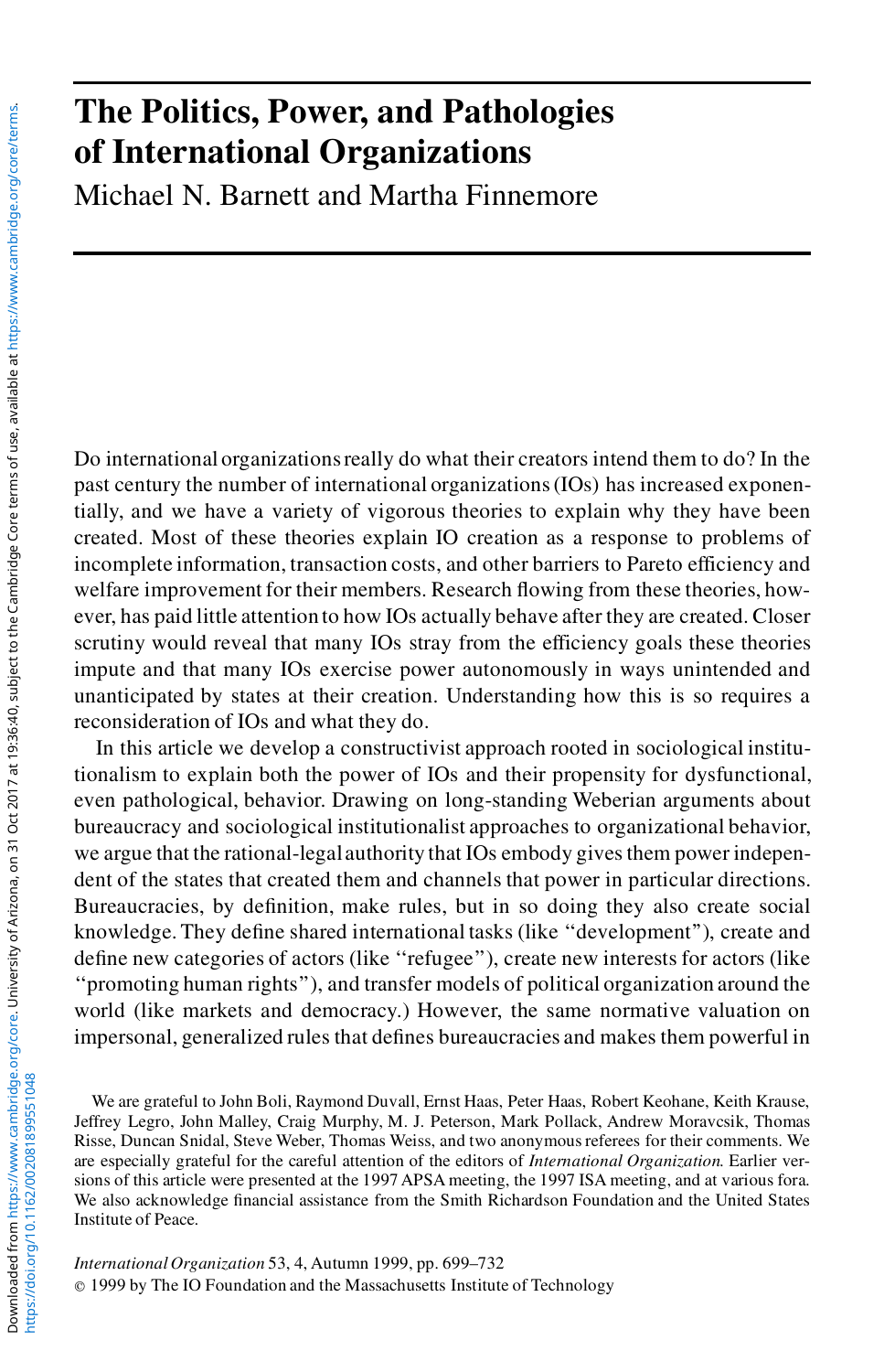modern life can also make them unresponsive to their environments, obsessed with their own rules at the expense of primary missions, and ultimately lead to inefficient, self-defeating behavior. We are not the first to suggest that IOs are more than the reflection of state preferences and that they can be autonomous and powerful actors in global politics.<sup>1</sup> Nor are we the first to note that  $IOS$ , like all organizations, can be dysfunctional and inefficient.<sup>2</sup> However, our emphasis on the way that characteristics of bureaucracy as a generic cultural form shape IO behavior provides a different and very broad basis for thinking about how IOs influence world politics.<sup>3</sup>

Developing an alternative approach to thinking about IOs is only worthwhile if it produces significant insights and new opportunities for research on major debates in the field. Our approach allows us to weigh in with new perspectives on at least three such debates. First, it offers a different view of the power of IOs and whether or how they matter in world politics. This issue has been at the core of the neoliberalinstitutionalists' debate with neorealists for years.<sup>4</sup> We show in this article how neoliberal-institutionalists actually disadvantage themselvesin their argument with realists by looking at only one facet of IO power. Global organizations do more than just facilitate cooperation by helping states to overcome market failures, collective action dilemmas, and problems associated with interdependent social choice. They also create actors, specify responsibilities and authority among them, and define the work these actors should do, giving it meaning and normative value. Even when they lack material resources, IOs exercise power as they constitute and construct the social world.<sup>5</sup>

Second and related, our perspective provides a theoretical basis for treating IOs as autonomous actors in world politics and thus presents a challenge to the statist ontology prevailing in international relations theories. Despite all their attention to international institutions, one result of the theoretical orientation of neoliberal institutionalists and regimes theorists is that they treat IOs the way pluraliststreat the state. IOs are mechanisms through which others (usually states) act; they are not purposive actors. The regimes literature is particularly clear on this point. Regimes are ''principles, norms, rules, and decision-making procedures;" they are not actors.<sup>6</sup> Weber's insights about the normative power of the rational-legal authority that bureaucracies embody and its implications for the ways bureaucracies produce and control social knowledge provide a basis for challenging this view and treating IOs as agents, not just as structure.

1. For Gramscian approaches, see Cox 1980, 1992, and 1996; and Murphy 1995. For Society of States approaches, see Hurrell and Woods 1995. For the epistemic communities literature, see Haas 1992. For IO decision-making literature, see Cox et al. 1974;Cox and Jacobson 1977;Cox 1996; and Ness and Brechin 1988. For a rational choice perspective, see Snidal 1996.

2. Haas 1990.

3. Because the neorealist and neoliberal arguments we engage have focused on intergovernmental organizations rather than nongovernmental ones, and because Weberian arguments from which we draw deal primarily with public bureaucracy, we too focus on intergovernmental organizationsin this article and use the term *international organizations*in that way.

4. Baldwin 1993.

6. Krasner 1983b.

<sup>5.</sup> See Finnemore 1993 and 1996b; and McNeely 1995.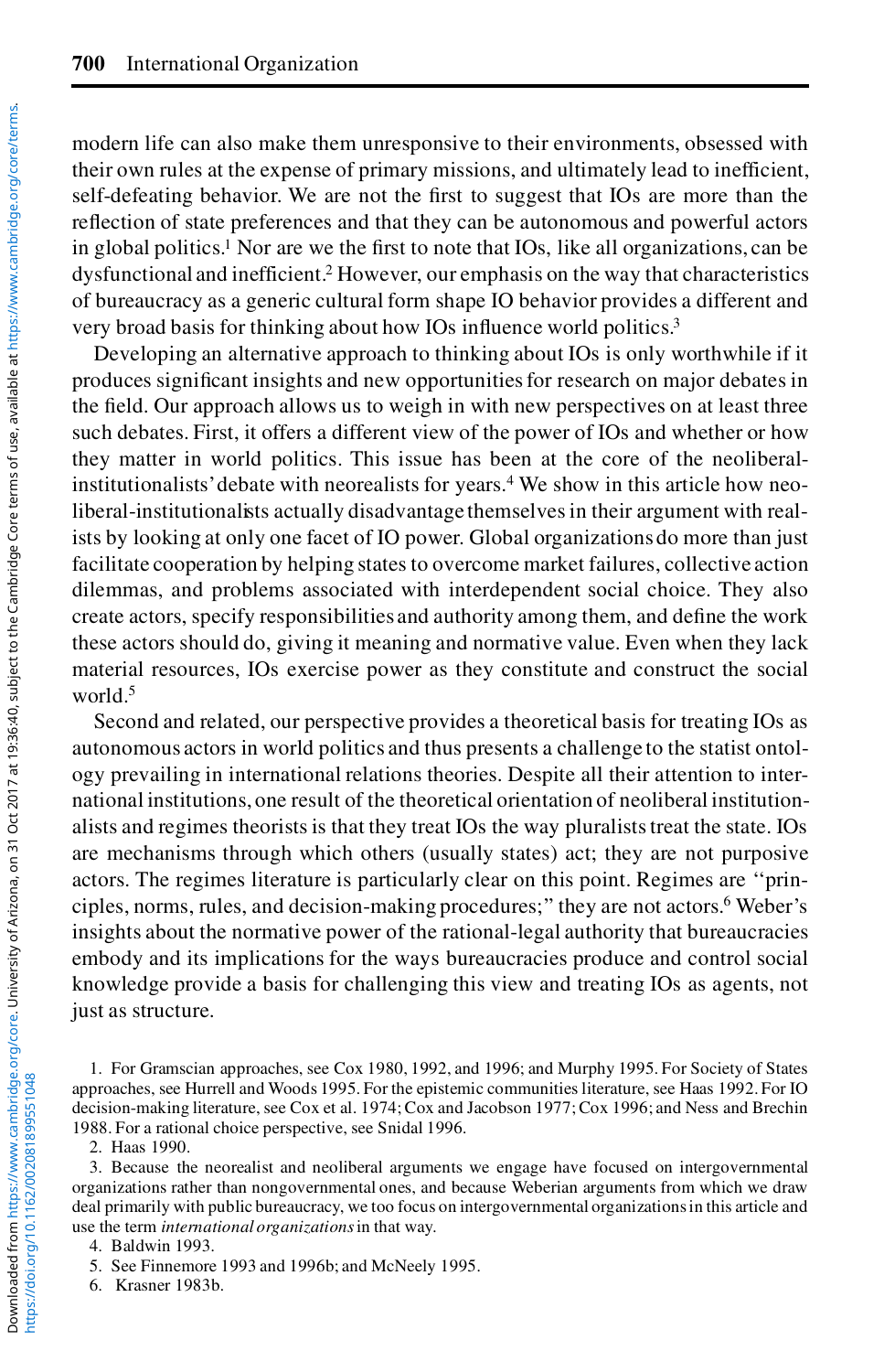Third, our perspective offers a different vantage point from which to assess the desirability of IOs. While realists and some policymakers have taken up this issue, surprisingly few other students of IOs have been critical of their performance or  $\gamma$  desirability.<sup>7</sup> Part of this optimism stems from central tenets of classical liberalism, which has long viewed IOs as a peaceful way to manage rapid technological change and globalization,far preferable to the obvious alternative—war.<sup>8</sup> Also contributing to this uncritical stance is the normative judgment about IOs that is built into the theoretical assumptions of most neoliberal and regimes scholars and the economic organization theories on which they draw. IOs exist, in this view, only because they are Pareto improving and solve problems for states. Consequently, if an IO exists, it must be because it is more useful than other alternativessince, by theoretical axiom, states will pull the plug on any IO that does not perform. We find this assumption unsatisfying.IOs often produce undesirable and even self-defeating outcomesrepeatedly, without punishment much less dismantlement, and we, as theorists, want to understand why. International relations scholars are familiar with principal-agent problems and the waysin which bureaucratic politics can compromise organizational effectiveness, but these approaches have rarely been applied to IOs. Further, these approaches by no means exhaustsources of dysfunction.We examine one such source that flows from the same rational-legal characteristics that make IOs authoritative and powerful. Drawing from research in sociology and anthropology, we show how the very features that make bureaucracies powerful can also be their weakness.

The claims we make in this article flow from an analysis of the "social stuff" of which bureaucracy is made. We are asking a standard constructivist question about what makes the world hang together or, as Alexander Wendt puts it, ''how are things in the world put together so that they have the properties they do."<sup>9</sup> In this sense, our explanation of IO behavior is constitutive and differs from most other international relations approaches. This approach does not make our explanation ''mere description,'' since understanding the constitution of things does essential work in explaining how those things behave and what causes outcomes. Just as understanding how the double-helixDNA molecule is constitutedmaterially makes possible causal arguments about genetics, disease, and other biological processes, so understanding how bureaucracies are constituted socially allows us to hypothesize about the behavior of IOs and the effects this social form might have in world politics. This type of constitutive explanation does not allow us to offer law-like statements such as ''if *X* happens, then *Y* must follow.'' Rather, by providing a more complete understanding of what bureaucracy is, we can provide explanations of how certain kinds of bureaucratic behavior are possible, or even probable, and why.<sup>10</sup>

We begin by examining the assumptions underlying different branches of organization theory and exploring their implications for the study of IOs. We argue that assumptions drawn from economics that undergird neoliberal and neorealist treat-

<sup>7.</sup> See Mearsheimer 1994; and Helms 1996.

<sup>8.</sup> See Commission on Global Governance 1995;Jacobson 1979, 1; and Doyle 1997.

<sup>9.</sup> See Ruggie 1998; and Wendt 1998.

<sup>10.</sup> Wendt 1998.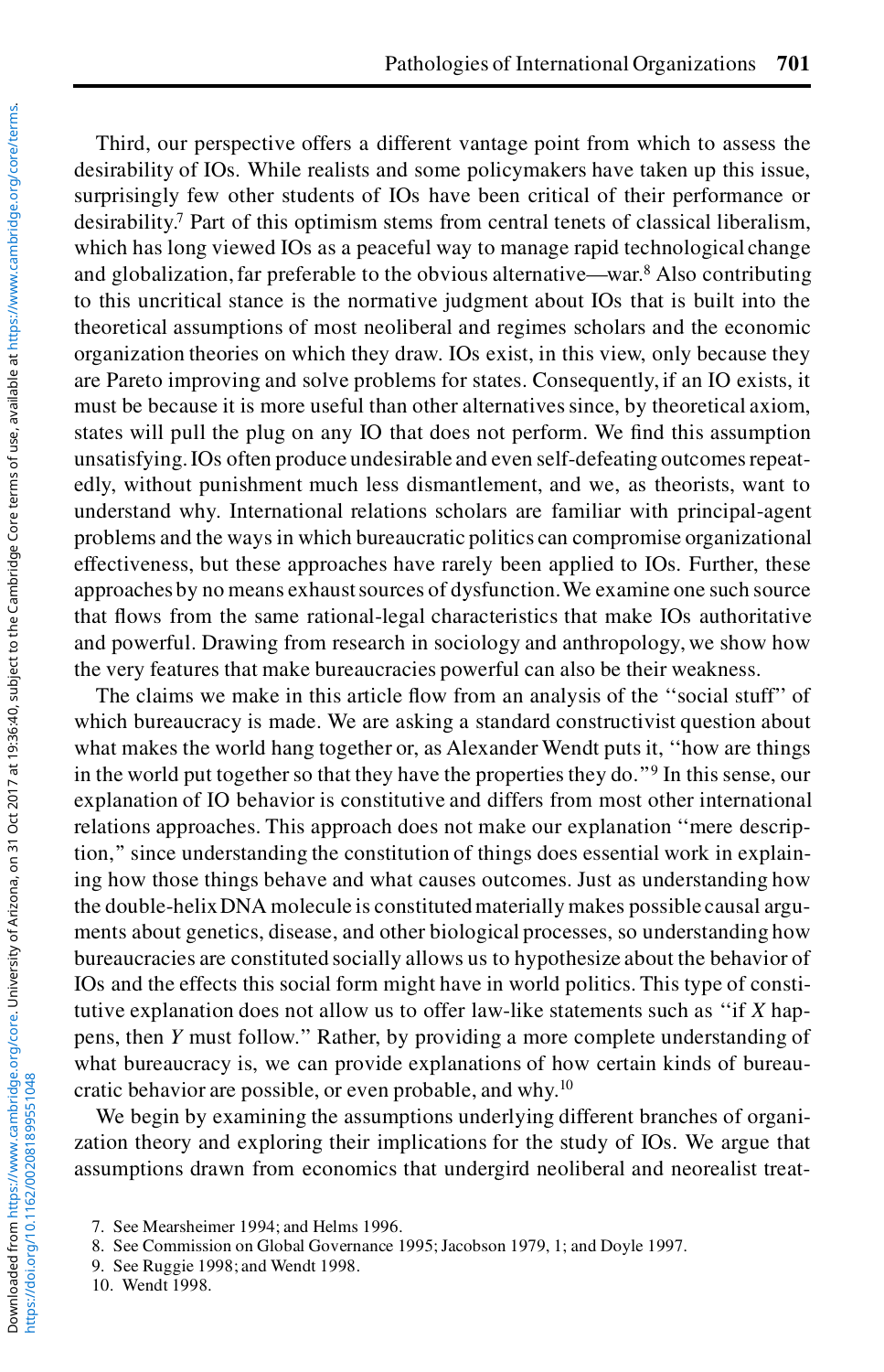ments of IOs do not always reflect the empirical situation of most IOs commonly studied by political scientists. Further, they provide research hypotheses about only some aspects of IOs (like why they are created) and not others (like what they do). We then introduce sociological arguments that help remedy these problems.

In the second section we develop a constructivist approach from these sociological arguments to examine the power wielded by IOs and the sources of their influence. Liberal and realist theories only make predictions about, and consequently only look for, a very limited range of welfare-improving effects caused by IOs. Sociologicaltheories, however, expect and explain a much broader range of impacts organizations can have and specifically highlight their role in constructing actors, interests, and social purpose. We provide illustrations from the UN system to show how IOs do, in fact, have such powerful effectsin contemporaryworld politics.In the third sectionwe explorethe dysfunctional behavior of IOs, which we define as behavior that undermines the stated goals of the organization. International relations theorists are familiar with several types of theories that might explain such behavior. Some locate the source of dysfunction in material factors, others focus on cultural factors. Some theories locate the source of dysfunction outside the organization,otherslocate it inside. We construct a typology, mapping these theories according to the source of dysfunction they emphasize, and show that the same internally generated cultural forces that give IOs their power and autonomy can also be a source of dysfunctional behavior. We use the term *pathologies*to describe such instances when IO dysfunction can be traced to bureaucratic culture. We conclude by discussinghow our perspective helpsto widen the research agenda for IOs.

## **Theoretical Approaches to Organizations**

Within social science there are two broad strands of theorizing about organizations. One is economistic and rooted in assumptions of instrumental rationality and efficiency concerns; the other is sociological and focused on issues of legitimacy and power.<sup>11</sup> The different assumptions embedded within each type of theory focus attention on different kinds of questions about organizations and provide insights on different kinds of problems.

The economistic approach comes, not surprisingly, out of economics departments and business schools for whom the fundamental theoretical problem, laid out first by Ronald Coase and more recently by Oliver Williamson, is why we have business firms. Within standard microeconomic logic, it should be much more efficient to conduct all transactions through markets rather than ''hierarchies'' or organizations. Consequently, the fact that economic life is dominated by huge organizations (business firms) is an anomaly. The body of theory developed to explain the existence and power of firms focuses on organizations as efficient solutions to contracting problems, incomplete information, and other market imperfections.<sup>12</sup>

<sup>11.</sup> See Powell and DiMaggio 1991, chap. 1; and Grandori 1993.

<sup>12.</sup> See Williamson 1975 and 1985; and Coase 1937.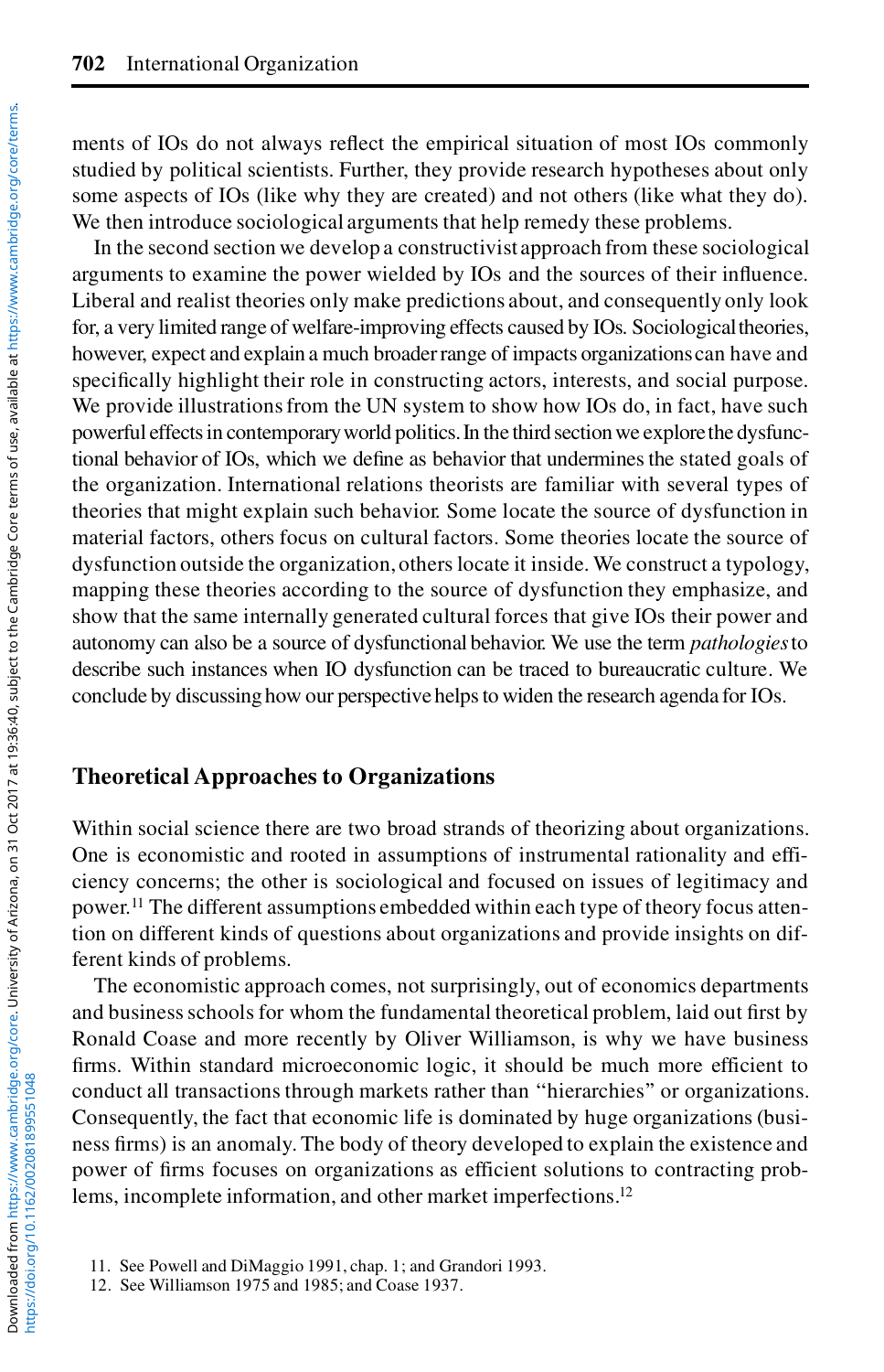This body of organization theory informs neoliberal and neorealist debates over international institutions. Following Kenneth Waltz, neoliberals and neorealists understand world politics to be analogous to a market filled with utility-maximizing competitors.<sup>13</sup> Thus, like the economists, they see organizations as welfare-improving solutions to problems of incomplete information and high transaction costs.<sup>14</sup> Neoliberals and realists disagree about the degree to which constraints of anarchy, an interest in relative versus absolute gains, and fears of cheating will scuttle international institutionalarrangements or hobble their effectiveness, but both agree, implicitly or explicitly, that IOs help states further their interests where they are allowed to work.<sup>15</sup> State power may be exercised in political battles inside IOs over where, on the Pareto frontier, political bargains fall, but the notion that IOs are instruments created to serve state interests is not much questioned by neorealist or neoliberal scholars.<sup>16</sup> After all, why else would states set up these organizations and continue to support them if they did not serve state interests?

Approaches from sociology provide one set of answers to this question. They provide reasons why, in fact, organizationsthat are not efficient or effective servants of member interests might exist. In so doing, they lead us to look for kinds of power and sources of autonomy in organizations that economists overlook. Different approaches within sociology treat organizations in different ways, but as a group they stand in sharp contrast to the economists' approaches in at least two important respects: they offer a different conception of the relationship between organizations and their environments, and they provide a basis for understanding organizational autonomy.

**IOs and their environment.** The environment assumed by economic approaches to organizations is socially very thin and devoid of social rules, cultural content, or even other actors beyond those constructing the organization. Competition, exchange, and consequent pressuresfor efficiency are the dominant environmentalcharacteristics driving the formation and behavior of organizations. Sociologists, by contrast, study organizations in a wider world of nonmarket situations, and, consequently, they begin with no such assumptions. Organizations are treated as ''social facts'' to be investigated; whether they do what they claim or do it efficiently is an empirical question, not a theoretical assumption of these approaches. Organizations respond not only to other actors pursuing material interests in the environment but also to normative and cultural forces that shape how organizations see the world and conceptualize their own missions. Environments can ''select'' or favor organizations for reasons other than efficient or responsive behavior. For example, organizations may be created and supported for reasons of legitimacy and normative fit rather than efficient output; they may be created not for what they do but for what they are—for what they represent symbolically and the values they embody.<sup>17</sup>

- 14. See Vaubel 1991, 27; and Dillon, Ilgen, and Willett 1991.
- 15. Baldwin 1993.
- 16. Krasner 1991.

17. See DiMaggio and Powell 1983; Scott 1992; Meyer and Scott 1992, 1–5; Powell and DiMaggio 1991;Weber 1994; and Finnemore 1996a.

<sup>13.</sup> Waltz 1979.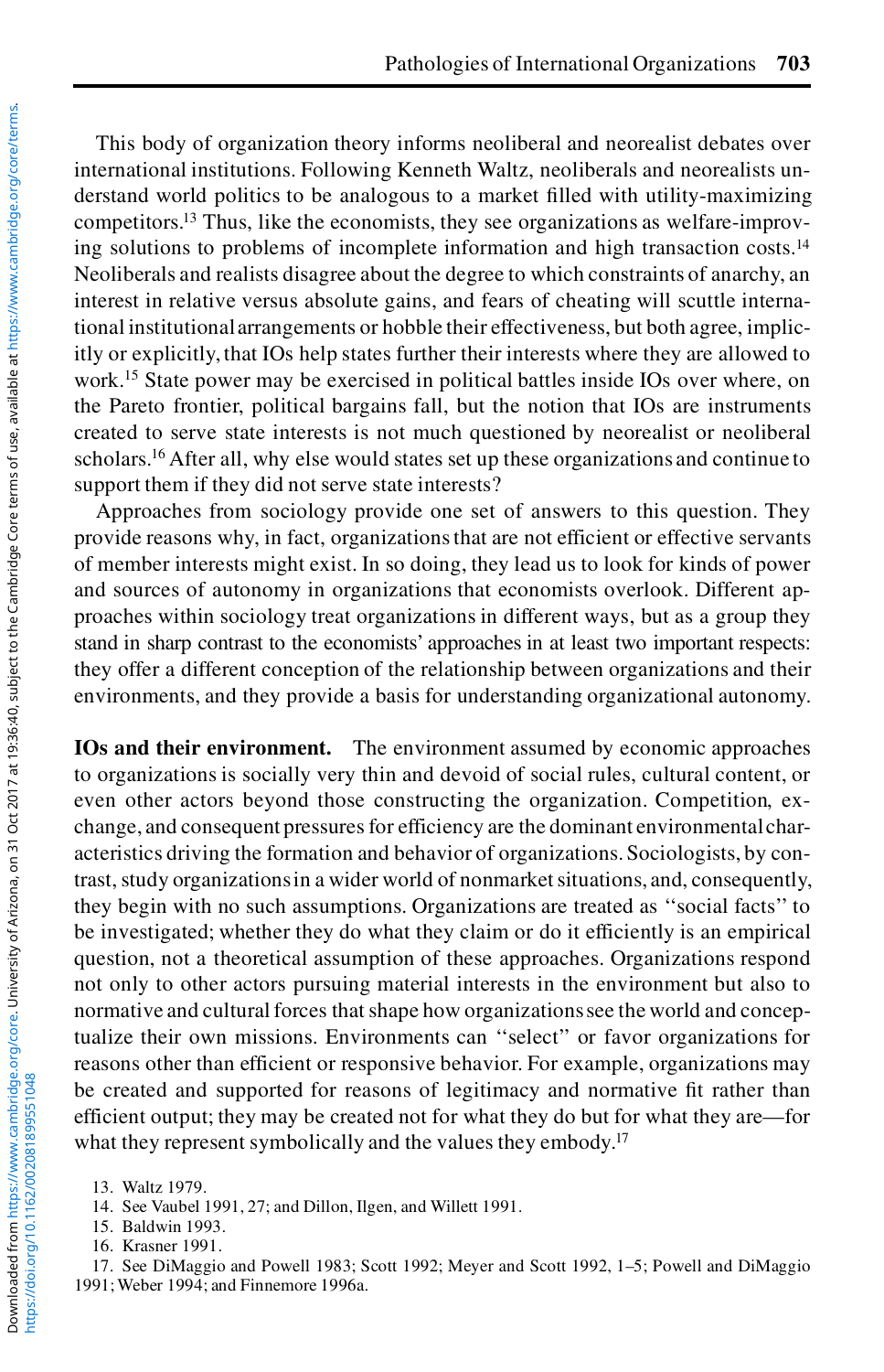Empirically, organizational environments can take many forms. Some organizations exist in competitive environments that create strong pressures for efficient or responsive behavior, but many do not. Some organizations operate with clear criteria for "success" (like firms that have balance sheets), whereas others (like political science departments) operate with much vaguer missions, with few clear criteria for success or failure and no serious threat of elimination. Our point is simply that when we choose a theoretical framework, we should choose one whose assumptions approximate the empirical conditions of the IO we are analyzing, and that we should be aware of the biases created by those assumptions. Economistic approaches make certain assumptions about the environment in which IOs are embedded that drive researchers who use them to look for certain kinds of effects and not others. Specifying different or more varied environments for IOs would lead us to look for different and more varied effects in world politics.<sup>18</sup>

**IO autonomy.** Following economistic logic, regime theory and the broad range of scholars working within it generally treat IOs as creations of states designed to further state interests.<sup>19</sup> Analysis of subsequent IO behavior focuses on processes of aggregating member state preferences through strategic interaction within the structure of the IO. IOs, then, are simply epiphenomena of state interaction; they are, to quote Waltz's definition of reductionism, "understood by knowing the attributes and the interactions of [their] parts.'' 20

These theories thus treat IOs as empty shells or impersonal policy machinery to be manipulated by other actors. Political bargains shape the machinery at its creation, states may politick hard within the machinery in pursuit of their policy goals, and the machinery's norms and rules may constrain what states can do, but the machinery itself is passive. IOs are not purposive political actors in their own right and have no ontological independence. To the extent that IOs do, in fact, take on a life of their own, they breach the ''limits of realism'' as well as of neoliberalism by violating the ontologicalstructures of these theories.<sup>21</sup>

The regimes concept spawned a huge literature on interstate cooperation that is remarkably consistent in its treatment of IOs as structure rather than agents. Much of the neoliberal institutionalist literature has been devoted to exploring the ways in which regimes (and IOs) can act as intervening variables, mediating between states' pursuit of self-interest and political outcomes by changing the structure of opportunities and constraints facing states through their control over information, in particular.<sup>22</sup> Although this line of scholarship accords IOs some causal status (since they demonstrably change outcomes), it does not grant them autonomy and purpose inde-

22. See Keohane 1984; and Baldwin 1993.

<sup>18.</sup> Researchers applying these economistic approaches have become increasingly aware of the mismatch between the assumptions of their models and the empirics of IOs. See Snidal 1996.

<sup>19.</sup> Note that empirically this is not the case; most IOs now are created by other IOs. See Shanks, Jacobson, and Kaplan 1996.

<sup>20.</sup> Waltz 1979, 18.

<sup>21.</sup> Krasner 1983a, 355–68; but see Finnemore 1996b; and Rittberger 1993.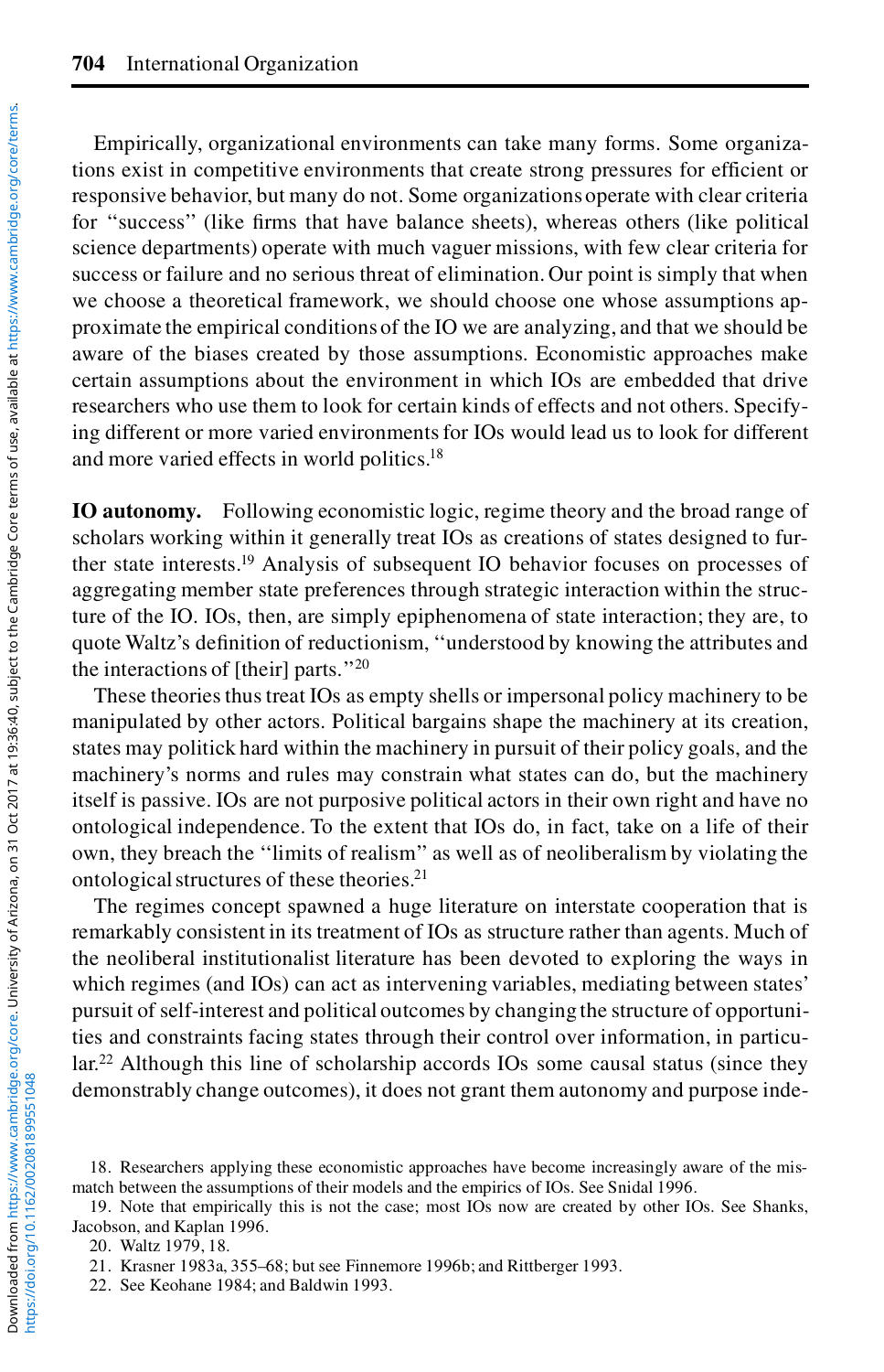pendent of the states that comprise them. Another branch of liberalism has recently divorced itself from the statist ontology and focuses instead on the preferences of social groups as the causal engine of world politics, but, again, this view simply argues for attention to a different group of agents involved in the construction of IOs and competing for access to IO mechanisms. It does not offer a fundamentally different conception of IOs.<sup>23</sup>

The relevant question to ask about this conceptualizationis whether it is a reasonable approximation of the empirical condition of most IOs. Our reading of detailed empirical case studies of IO activity suggests not. Yes, IOs are constrained by states, but the notion that they are passivemechanisms with no independent agendas of their own is not borne out by any detailed empirical study of an IO that we have found. Field studies of the European Union provide evidence of independent roles for "eurocrats."<sup>24</sup> Studies of the World Bank consistently identify an independent culture and agendas for action.<sup>25</sup> Studies of recent UN peacekeeping and reconstruction efforts similarly document a UN agenda that frequently leads to conflict with member states.<sup>26</sup> Accounts of the UN High Commission on Refugees (UNHCR) routinely note how its autonomy and authority has grown over the years. Not only are IOs independent actors with their own agendas, but they may embody multiple agendas and contain multiple sources of agency—a problem we take up later.

Principal-agent analysis, which has been increasingly employed by students of international relations to examine organizational dynamics, could potentially provide a sophisticated approach to understanding IO autonomy.<sup>27</sup> Building on theories of rational choice and of representation, these analysts understand IOs as ''agents'' of states (''principals''). The analysisis concerned with whether agents are responsible delegates of their principals, whether agents smuggle in and pursue their own preferences, and how principals can construct various mechanisms to keep their agents honest.<sup>28</sup> This framework provides a means of treating IOs as actors in their own right with independent interests and capabilities.Autonomous action by IOs is to be expected in this perspective. It would also explain a number of the nonresponsive and pathological behaviors that concern us because we know that monitoring and shirking problems are pervasive in these principal-agent relationships and that these relationships can often get stuck at suboptimal equilibria.

The problem with applying principal-agent analysis to the study of IOs is that it requires a priori theoretical specification of what IOs want. Principal-agent dynamics are fueled by the disjuncture between what agents want and what principals want. To produce any insights, those two sets of interests cannot be identical. In economics this type of analysis is usually applied to preexisting agents and principals (clients

28. See Pratt and Zeckhauser 1985; and Kiewit and McCubbins 1991.

<sup>23.</sup> Moravcsik 1997.

<sup>24.</sup> See Pollack 1997; Ross 1995; and Zabusky 1995; but see Moravcsik 1999.

<sup>25.</sup> See Ascher 1983; Ayres 1983; Ferguson 1990; Escobar 1995; Wade 1996; Nelson 1995; and Finnemore 1996a.

<sup>26.</sup> Joint Evaluation of Emergency Assistance to Rwanda 1996.

<sup>27.</sup> See Pollack 1997; Lake 1996; Vaubel 1991; and Dillon, Ilgen, and Willett 1991.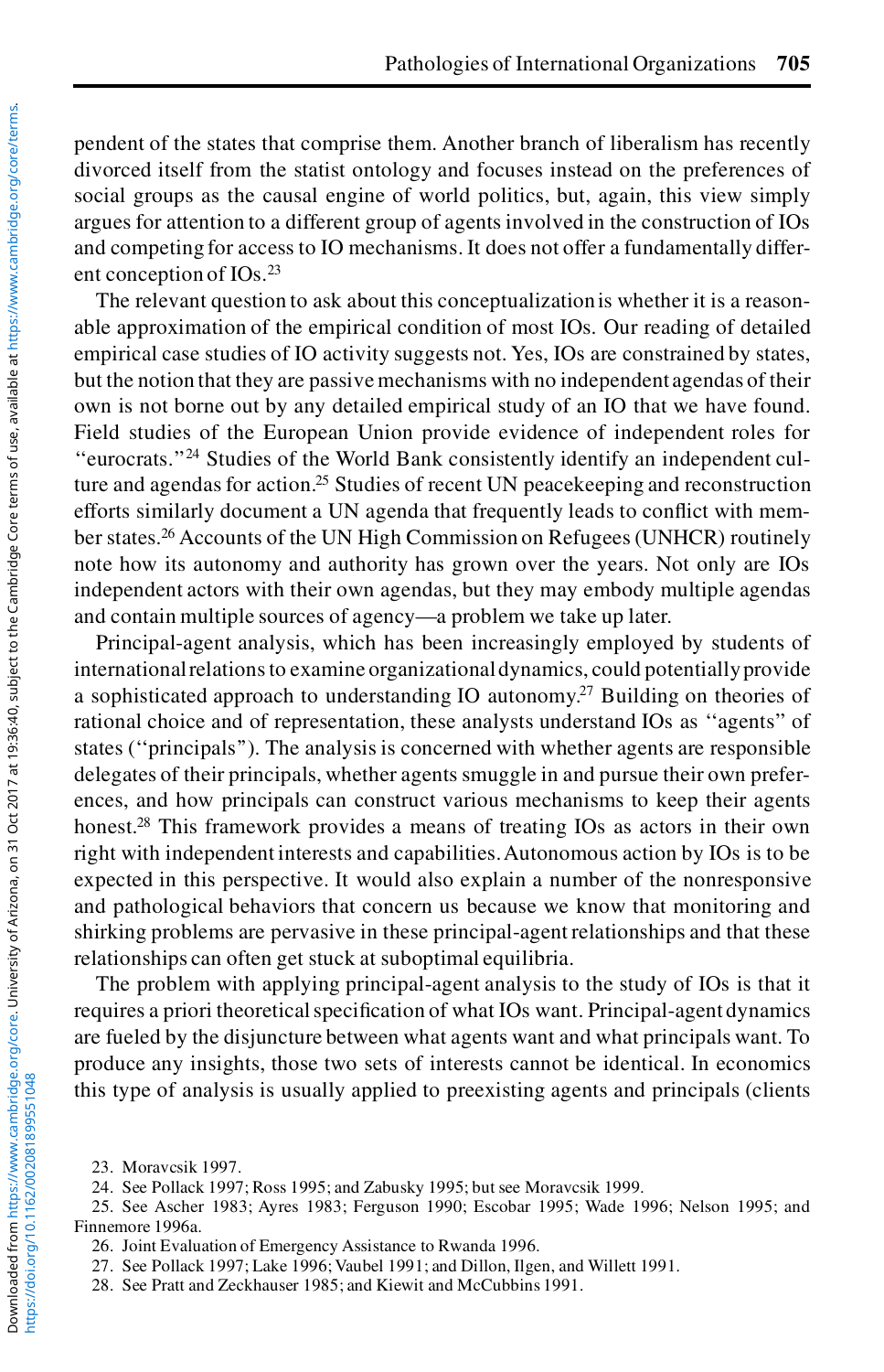hiring lawyers, patients visiting doctors) whose ongoing independentexistence makes specification of independent interests relatively straightforward. The lawyer or the doctor would probably be in business even if you and I did not take our problems to them. IOs, on the other hand, are often created by the principals (states) and given mission statements written by the principals. How, then, can we impute independent preferences a priori?

Scholars of American politics have made some progress in producing substantive theoretical propositions about what U.S. bureaucratic agencies want. Beginning with the pioneering work of William Niskanen, scholars theorized that bureaucracies had interests defined by the absolute or relative size of their budget and the expansion or protection of their turf. At first these interests were imputed, and later they became more closely investigated, substantiated, and in some cases modified or rejected altogether.<sup>29</sup>

Realism and liberalism, however, provide no basis for asserting independent utility functionsfor IOs. Ontologically, these are theories about states. They provide no basis for imputing interests to IOs beyond the goals states (that is, principals) give them. Simply adopting the rather battered Niskanen hypothesisseemslessthan promising given the glaring anomalies—for example, the opposition of many NATO and OSCE (Organization for Security and Cooperation in Europe) bureaucrats to those organizations'recent expansion and institutionalization. There are good reasons to assume that organizations care about their resource base and turf, but there is no reason to presume that such matters exhaust or even dominate their interests. Indeed, ethnographicstudies of IOs describe a world in which organizationalgoals are strongly shaped by norms of the profession that dominate the bureaucracy and in which interests themselves are varied, often in flux, debated, and worked out through interactions between the staff of the bureaucracy and the world in which they are embedded.<sup>30</sup>

Various strands of sociological theory can help us investigate the goals and behavior of IOs by offering a very different analytical orientation than the one used by economists. Beginning with Weber, sociologists have explored the notion that bureaucracy is a peculiarly modern cultural form that embodies certain values and can have its own distinct agenda and behavioral dispositions. Rather than treating organizations as mere arenas or mechanisms through which other actors pursue interests, many sociological approaches explore the social content of the organization—its culture, its legitimacy concerns, dominant norms that govern behavior and shape interests, and the relationship of these to a larger normative and cultural environment. Rather than assuming behavior that corresponds to efficiency criteria alone, these approaches recognize that organizations also are bound up with power and social control in ways that can eclipse efficiency concerns.

<sup>29.</sup> See Niskanen 1971; Miller and Moe 1983; Weingast and Moran 1983; Moe 1984; and Sigelman 1986.

<sup>30.</sup> See Ascher 1983; Zabusky 1995; Barnett 1997b; and Wade 1996.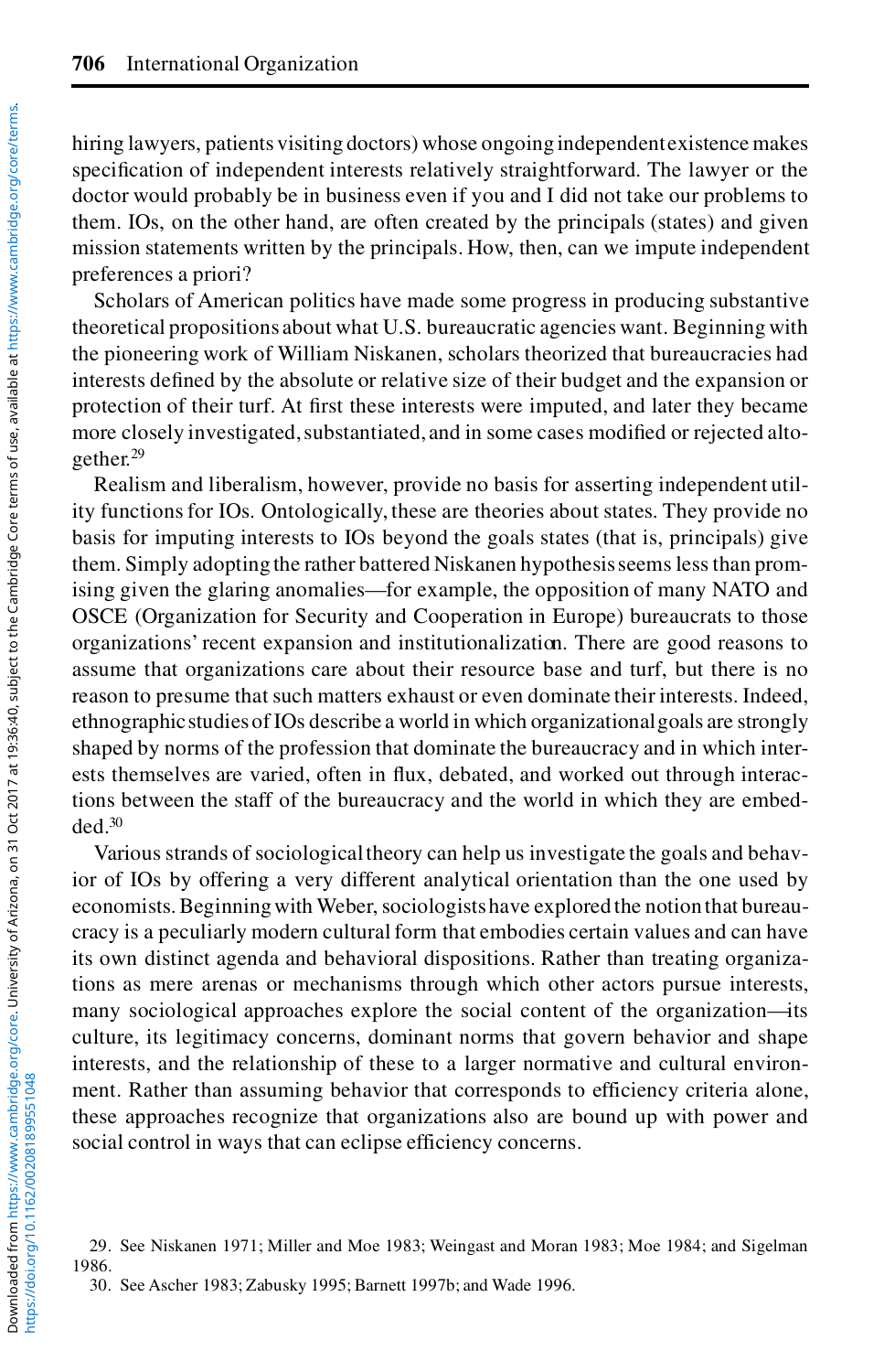# **The Power of IOs**

IOs can become autonomous sites of authority, independent from the state ''principals" who may have created them, because of power flowing from at least two sources: (1) the legitimacy of the rational-legal authority they embody, and (2) control over technical expertise and information. The first of these is almost entirely neglected by the political science literature, and the second, we argue, has been conceived of very narrowly, leading scholars to overlook some of the most basic and consequential forms of IO influence. Taken together, these two features provide a theoretical basis for treating IOs as autonomous actors in contemporary world politics by identifying sources of support for them, independent of states, in the larger social environment. Since rational-legal authority and control over expertise are part of what defines and constitutesany bureaucracy (a bureaucracy would not be a bureaucracy without them), the autonomy that flows from them is best understood as a constitutive effect, an effect of the way bureaucracy is constituted, which, in turn, makes possible (and in that sense causes) other processes and effects in global politics.

## *Sources of IO Autonomy and Authority*

To understand how IOs can become autonomoussites of authority we turn to Weber and his classic study of bureaucratization. Weber was deeply ambivalent about the increasingly bureaucratic world in which he lived and was well-attuned to the vices as well as the virtues of this new social form of authority.<sup>31</sup> Bureaucracies are rightly considered a grand achievement, he thought. They provide a framework for social interaction that can respond to the increasingly technical demands of modern life in a stable, predictable, and nonviolent way; they exemplify rationality and are technically superior to previous forms of rule because they bring precision, knowledge, and continuity to increasingly complex social tasks.<sup>32</sup> But such technical and rational achievements, according to Weber, come at a steep price. Bureaucracies are political creatures that can be autonomous from their creators and can come to dominate the societiesthey were created to serve, because of both the normative appeal of rationallegal authority in modern life and the bureaucracy's control over technical expertise and information.We consider each in turn.

Bureaucracies embody a form of authority, rational-legal authority, that modernity views as particularly legitimate and good. In contrast to earlier forms of authority that were invested in a leader, legitimate modern authority is invested in legalities, procedures, and rules and thus rendered impersonal. This authority is ''rational'' in that it deployssocially recognized relevant knowledge to create rules that determine how goals will be pursued. The very fact that they embody rationality is what makes bureaucracies powerful and makes people willing to submit to this kind of authority.

<sup>31.</sup> See Weber 1978, 196–97; Weber 1947; Mouzelis 1967; and Beetham 1985 and 1996.

<sup>32.</sup> See Schaar 1984, 120; Weber 1978, 973; and Beetham 1985, 69.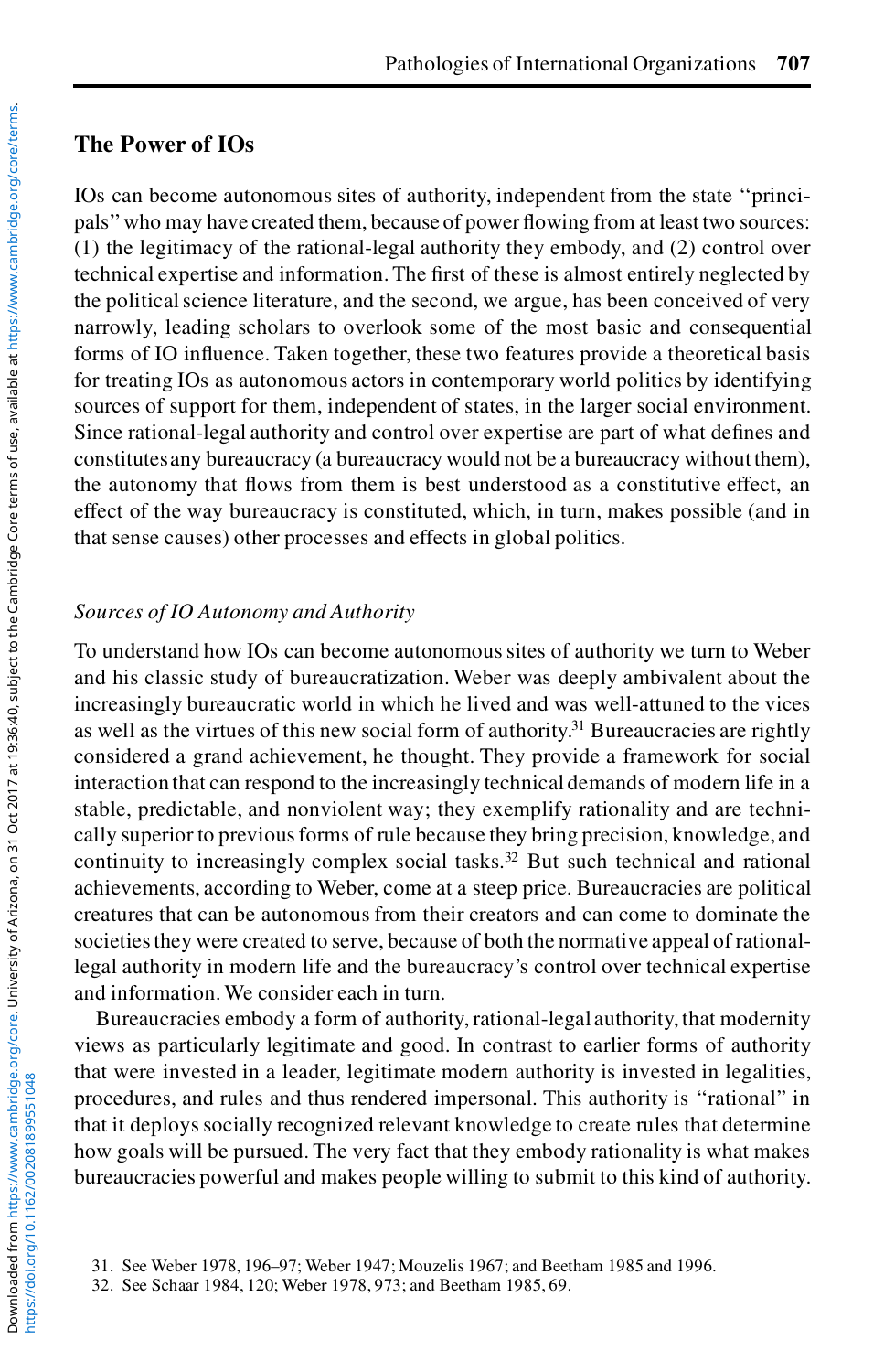#### According to Weber,

in legal authority, submission does not rest upon the belief and devotion to charismatically gifted persons. . . or upon piety toward a personal lord and master who is defined by an ordered tradition.... Rather submission under legal authority is based upon an *impersonal* bond to the generally defined and functional ''duty of office.'' The official duty—like the corresponding right to exercise authority: the "jurisdictional competency"—is fixed by *rationally established* norms, by enactments, decrees, and regulationsin such a manner that the legitimacy of the authority becomes the legality of the general rule, which is purposely thought out, enacted, and announced with formal correctness.<sup>33</sup>

When bureaucrats do something contrary to your interests or that you do not like, they defend themselves by saying ''Sorry, those are the rules'' or ''just doing my job.''''The rules'' and ''the job'' are the source of great power in modern society. It is because bureaucrats in IOs are performing ''duties of office'' and implementing ''rationally established norms'' that they are powerful.

A second basis of autonomy and authority, intimately connected to the first, is bureaucratic control over information and expertise. A bureaucracy's autonomy derives from specialized technical knowledge, training, and experience that is not immediately available to other actors. While such knowledge might help the bureaucracy carry out the directives of politicians more efficiently, Weber stressed that it also gives bureaucracies power over politicians (and other actors). It invites and at times requires bureaucracies to shape policy, not just implement it.<sup>34</sup>

The irony in both of these features of authority is that they make bureaucracies powerful precisely by creating the appearance of depoliticization.The power of IOs, and bureaucracies generally, is that they present themselves as impersonal, technocratic, and neutral—as not exercising power but instead as serving others; the presentation and acceptance of these claims is critical to their legitimacy and authority.<sup>35</sup> Weber, however, saw through these claims. According to him, the depoliticized character of bureaucracy that legitimates it could be a myth: ''Behind the functional purposes [of bureaucracy], of course, 'ideas of culture-values' usually stand.'' <sup>36</sup> Bureaucracies always serve some social purpose or set of cultural values. That purpose may be normatively ''good,'' as Weber believed the Prussian nationalism around him was, but there was no a priori reason to assume this.

In addition to embodying cultural values from the larger environment that might be desirable or not, bureaucracies also carry with them behavioral dispositions and values flowing from the rationality that legitimates them as a cultural form. Some of these, like the celebration of knowledge and expertise, Weber admired. Others concerned him greatly, and his descriptionsof bureaucracy as an ''iron cage'' and bureaucrats as ''specialists without spirit'' are hardly an endorsement of the bureaucratic

<sup>33.</sup> Gerth and Mills 1978, 299 (italics in original).

<sup>34.</sup> See Gerth and Mills 1978, 233; Beetham 1985, 74–75; and Schaar 1984, 120.

<sup>35.</sup> We thank John Boli for this insight.Also see Fisher 1997; Ferguson 1990; Shore and Wright 1997; and Burley and Mattli 1993.

<sup>36.</sup> Gerth and Mills 1978, 199.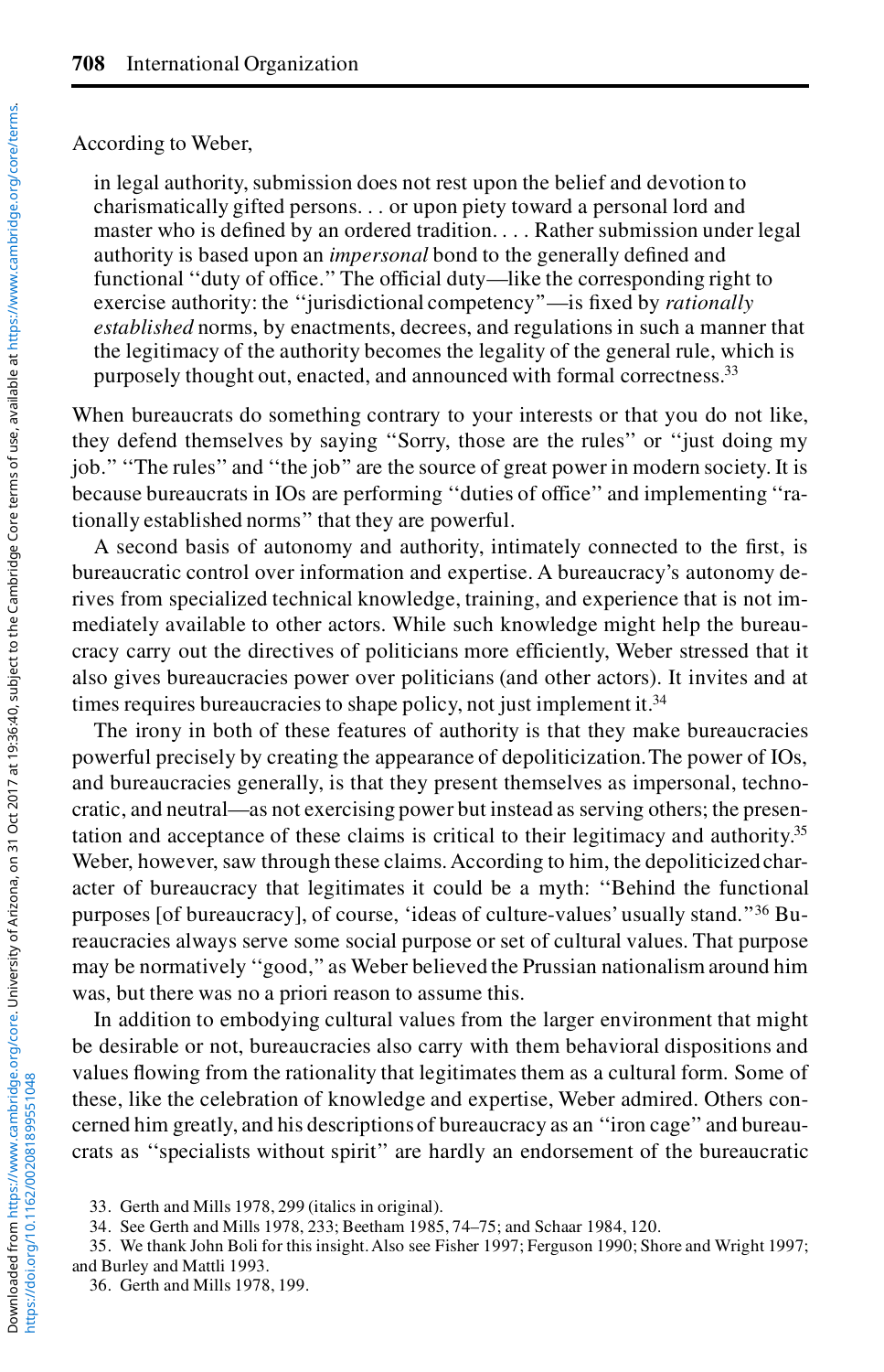form.<sup>37</sup> Bureaucracy can undermine personal freedom in important ways. The very impersonal, rule-bound character that empowers bureaucracy also dehumanizes it. Bureaucracies often exercise their power in repressive ways, in the name of general rules because rules are their raison d'être. This tendency is exacerbated by the way bureaucracies select and reward narrowed professionals seeking secure careers internally—people who are ''lacking in heroism, human spontaneity, and inventiveness.'' <sup>38</sup> Following Weber, we investigate rather than assume the ''goodness'' of bureaucracy.

Weber's insights provide a powerful critique of the ways in which international relations scholars have treated IOs. The legitimacy of rational-legal authority suggests that IOs may have an authority independent of the policies and interests of states that create them, a possibility obscured by the technical and apolitical treatment of IOs by both realists and neoliberals. Nor have realists and neoliberals considered how control over information hands IOs a basis of autonomy. Susan Strange, at the forefront among realists in claiming that information is power, has emphatically stated that IOs are simply the agents of states. Neoliberals have tended to treat information in a highly technocratic and depoliticizedway, failing to see how information is power.<sup>39</sup> As IOs create transparencies and level information asymmetries among states (a common policy prescription of neoliberals) they create new information asymmetries between IOs and states. Given the neoliberal assumption that IOs have no goals independent of states, such asymmetries are unimportant; but if IOs have autonomous values and behavioral predispositions, then such asymmetries may be highly consequential.

Examples of the ways in which IOs have become autonomous because of their embodiment of technical rationality and control over information are not hard to find. The UN's peacekeepers derive part of their authority from the claim that they are independent, objective, neutral actors who simply implement Security Council resolutions. UN officials routinely use this language to describe their role and are explicit that they understand this to be the basis of their influence. As a consequence, UN officials spend considerable time and energy attempting to maintain the image that they are not the instrument of any great power and must be seen as representatives of ''the international community'' as embodied in the rules and resolutions of the UN.<sup>40</sup> The World Bank is widely recognized to have exercised power over development policies far greater than its budget, as a percentage of North/South aid flows, would suggest because of the expertise it houses. While competing sites of expertise in development have proliferated in recent years, for decades after its founding the World Bank was a magnet for the ''best and brightest'' among ''development experts.''Its staff had and continuesto have impressive credentialsfrom the most pres-

<sup>37.</sup> See Weber [1930] 1978, 181–83; and Clegg 1994a, 152–55.

<sup>38.</sup> Gerth and Mills 1978, 216, 50, 299. For the extreme manifestation of this bureaucratic characteristic, see Arendt 1977.

<sup>39.</sup> See Strange 1997; and Keohane 1984.

<sup>40.</sup> See David Rieff, ''The Institution that Saw No Evil,'' *The New Republic*, 12 February 1996, 19–24; and Barnett 1997b.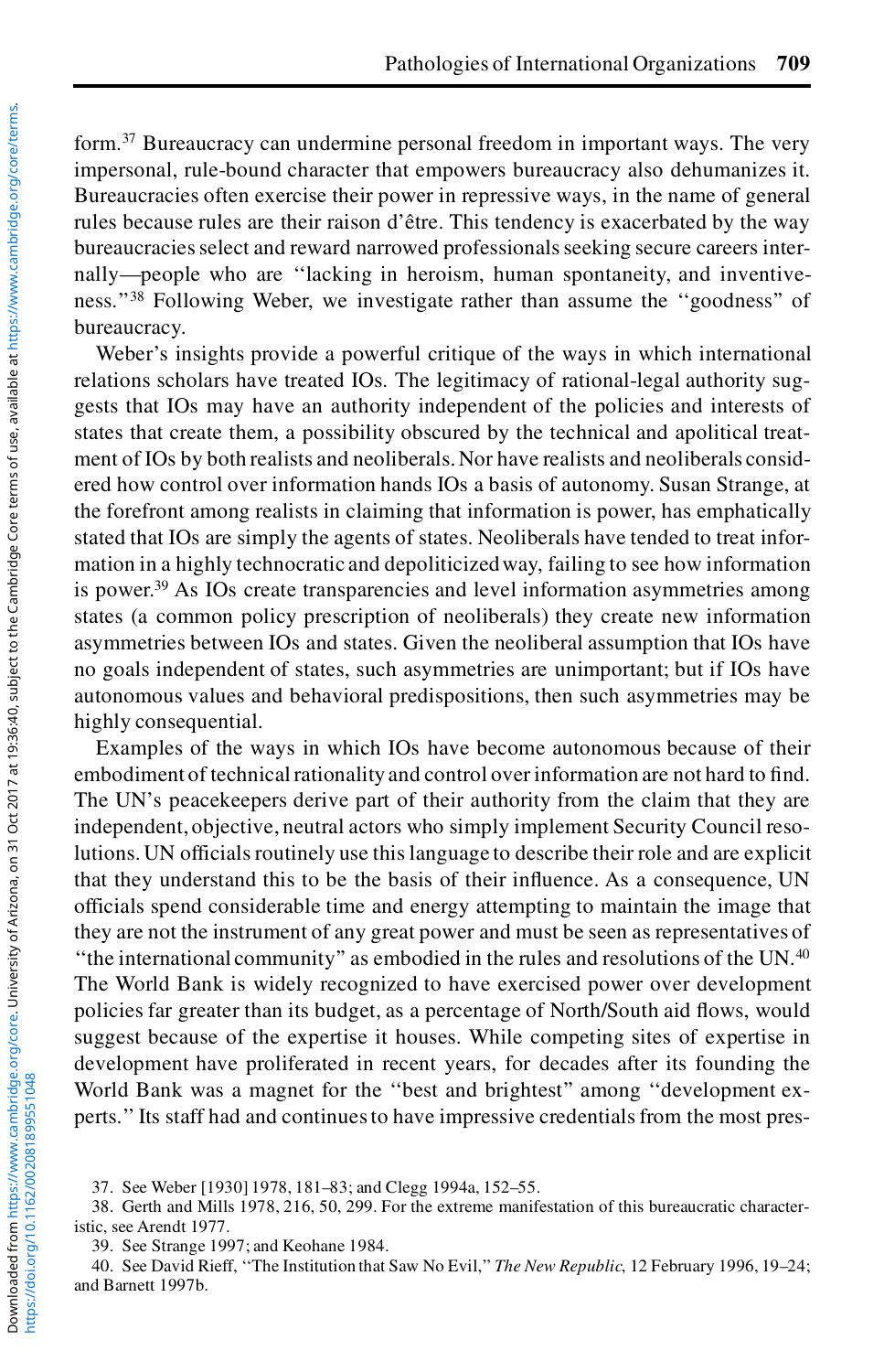tigious universities and the elaborate models, reports, and research groups it has sponsored over the years were widely influential among the "development experts" in the field. This expertise, coupled with its claim to "neutrality" and its "apolitical" technocratic decision-making style, have given the World Bank an authoritative voice with which it has successfully dictated the content, direction, and scope of global development over the past fifty years.<sup>41</sup> Similarly, official standing and long experience with relief efforts have endowed the UNHCR with ''expert'' status and consequent authority in refugee matters. This expertise, coupled with itsrole in implementing international refugee conventions and law (''the rules'' regarding refugees), has allowed the UNHCR to make life and death decisions about refugees without consulting the refugees, themselves, and to compromise the authority of states in various ways in setting up refugee camps.<sup>42</sup> Note that, as these examples show, technical knowledge and expertise need not be "scientific" in nature to create autonomy and power for IOs.

## *The Power of IOs*

If IOs have autonomy and authority in the world, what do they do with it? A growing body of research in sociology and anthropology has examined ways in which IOs exercise power by virtue of their culturally constructed status as sites of authority; we distill from this research three broad types of IO power. We examine how IOs (1) classify the world, creating categories of actors and action;  $(2)$  fix meanings in the social world; and (3) articulate and diffuse new norms, principles, and actors around the globe. All of these sources of power flow from the ability of IOs to structure knowledge.<sup>43</sup>

**Classification.** An elementary feature of bureaucracies is that they classify and organize information and knowledge. This classification process is bound up with power. ''Bureaucracies,'' writes Don Handelman, ''are ways of making, ordering, and knowing social worlds.''They do this by ''moving persons among social categories or by inventing and applying such categories.'' <sup>44</sup> The ability to classify objects, to shift their very definition and identity, is one of bureaucracy's greatest sources of power. This power is frequently treated by the objects of that power as accomplished through caprice and without regard to their circumstances but is legitimated and justified by bureaucrats with reference to the rules and regulations of the bureaucracy. Consequences of this bureaucratic exercise of power may be identity defining, or even life threatening.

Consider the evolving definition of "refugee." The category "refugee" is not at all straightforward and must be distinguished from other categories of individuals who

<sup>41.</sup> See Wade 1996;Ayres 1983;Ascher 1983; Finnemore 1996b; and Nelson 1995.

<sup>42.</sup> See Malkki 1996; Hartigan 1992; and Harrell-Bond 1989.

<sup>43.</sup> See Foucault 1977, 27; and Clegg 1994b, 156–59. International relations theory typically disregards the negative side of the knowledge and power equation. For an example, see Haas 1992.

<sup>44.</sup> Handelman 1995, 280. See also Starr 1992; and Wright 1994, 22.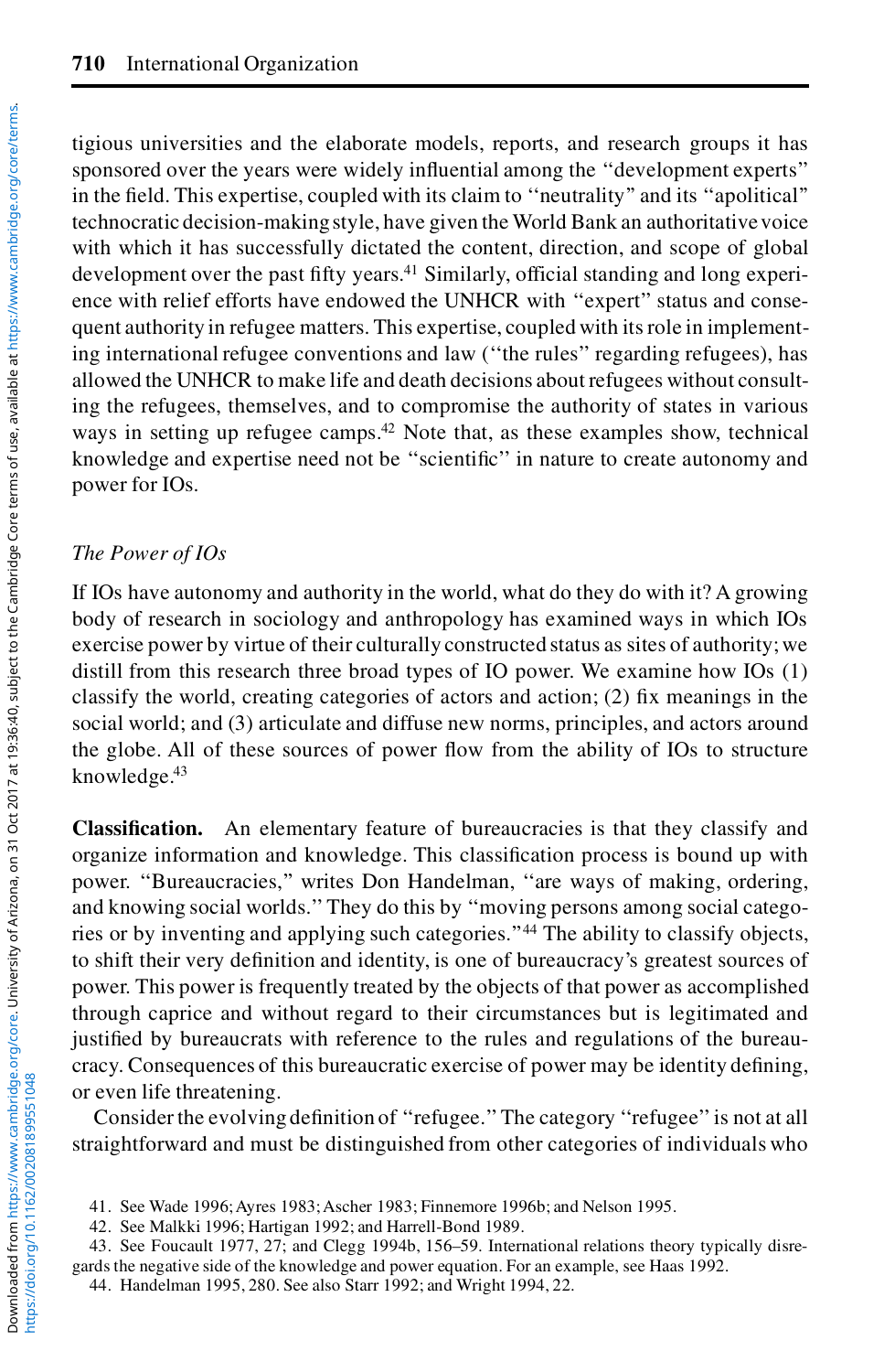are ''temporarily'' and ''involuntarily'' living outside their country of origin displaced persons, exiles, economic migrants, guest workers, diaspora communities, and those seeking political asylum. The debate over the meaning of ''refugee'' has been waged in and around the UNHCR. The UNHCR's legal and operational definition of the category strongly influences decisions about who is a refugee and shapes UNHCR staff decisions in the field—decisions that have a tremendous effect on the life circumstance of thousands of people.<sup>45</sup> These categories are not only political and legal but also discursive, shaping a view among UNHCR officials that refugees must, by definition, be powerless, and that as powerless actors they do not have to be consulted in decisionssuch as asylum and repatriation that will directly and dramatically affect them.<sup>46</sup> Guy Gran similarly describes how the World Bank sets up criteria to define someone as a peasant in order to distinguish them from a farmer, day laborer, and other categories. The classification matters because only certain classes of people are recognized by the World Bank's development machinery as having knowledge that is relevant in solving development problems.<sup>47</sup> Categorization and  $\alpha$  classification are a ubiquitous feature of bureaucratization that has potentially important implications for those being classified. To classify is to engage in an act of power.

**The fixing of meanings.** IOs exercise power by virtue of their ability to fix meanings, which is related to classification.<sup>48</sup> Naming or labeling the social context establishes the parameters, the very boundaries, of acceptable action. Because actors are oriented toward objects and objectives on the basis of the meaning that they have for them, being able to invest situations with a particular meaning constitutes an important source of power.<sup>49</sup> IOs do not act alone in this regard, but their organizational resources contribute mightily to this end.

There is strong evidence of this power from development studies. Arturo Escobar explores how the institutionalization of the concept of ''development'' after World War II spawned a huge international apparatus and how this apparatus has now spread its tentacles in domestic and international politics through the discourse of development. The discourse of development, created and arbitrated in large part by IOs, determines not only what constitutes the activity (what development is) but also who (or what) is considered powerful and privileged, that is, who gets to do the developing (usually the state or IOs) and who is the object of development (local groups).<sup>50</sup>

Similarly, the end of the Cold War encouraged a reexamination of the definition of security.<sup>51</sup> IOs have been at the forefront of this debate, arguing that security pertains not only to states but also to individuals and that the threats to security may be

- 45. See Weiss and Pasic 1997; Goodwin-Gill 1996; and Anonymous 1997.
- 46. See Harrell-Bond 1989; Walkup 1997; and Malkki 1996.
- 47. Gran 1986.
- 48. See Williams 1996; Clegg 1994b; Bourdieu 1994; Carr [1939] 1964; and Keeley 1990.
- 49. Blumer 1969.
- 50. See Gupta 1998;Escobar 1995;Cooper and Packard 1998;Gran 1986; Ferguson 1990; and Wade 1996.
- 51. See Matthews 1989; and Krause and Williams 1996.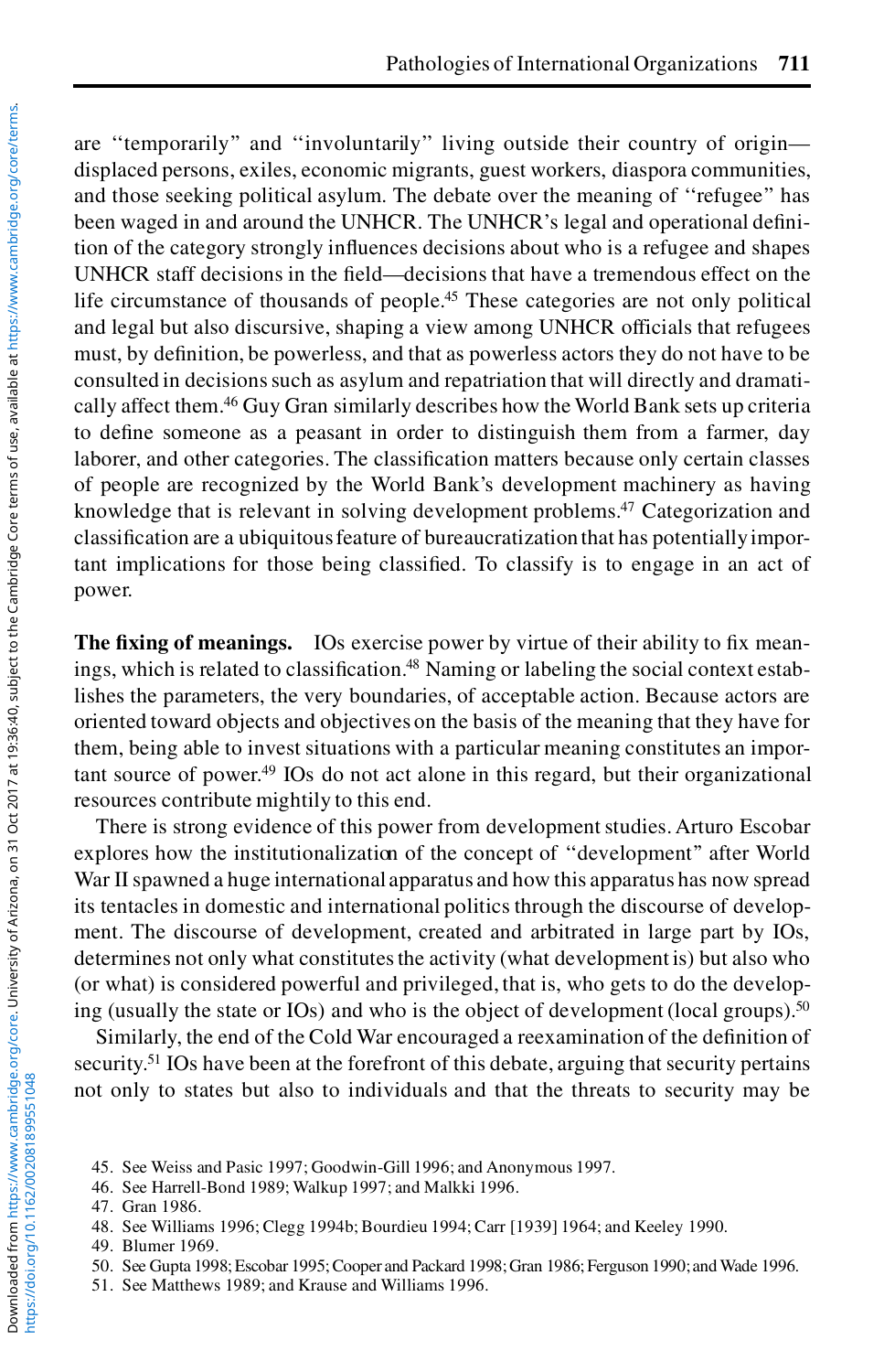economic, environmental, and political as well as military.<sup>52</sup> In forwarding these alternative definitions of security, officials from various IOs are empowering a different set of actors and legitimating an alternative set of practices. Specifically, when security meant safety from invading national armies, it privileged state officials and invested power in military establishments. These alternative definitions of security shift attention away from states and toward the individualswho are frequently threatened by their own government, away from military practices and toward other features of social life that might represent a more immediate and daily danger to the lives of individuals.

One consequence of these redefined meanings of development and security is that they legitimate, and even require, increased levels of IO intervention in the domestic affairs of states—particularly Third World states. This is fairly obvious in the realm of development.The World Bank, the International Monetary Fund (IMF), and other development institutions have established a web of interventions that affect nearly every phase of the economy and polity in many Third World states. As ''rural development,'' ''basic human needs,'' and ''structural adjustment'' became incorporated into the meaning of development, IOs were permitted, even required, to become intimately involved in the domestic workings of developing polities by posting inhouse "advisors" to run monetary policy, reorganizing the political economy of entire rural regions, regulating family and reproductive practices, and mediating between governments and their citizens in a variety of ways.<sup>53</sup>

The consequences of redefining security may be similar. Democratization, human rights, and the environment have all now become tied to international peace and security, and IOs justify their interventionsin member states on these grounds, particularly in developingstates. For example, during the anti-apartheid struggle in South Africa, human rights abuses came to be classified as security threats by the UN Security Council and provided groundsfor UN involvement there. Now, that linkage between human rights and security has become a staple of the post–Cold War environment. Widespread human rights abuses anywhere are now cause for UN intervention, and, conversely, the UN cannot carry out peacekeeping missions without promoting human rights.<sup>54</sup> Similarly, environmental disasters in Eastern Europe and the newly independent states of the former Soviet Union and water rights allocations in the Middle East have also come to be discussed under the rubric of ''environmental security'' and are thus groundsfor IO intervention.The United Nations Development Program argues that there is an important link between human security and sustainable development and implicitly argues for greater intervention in the management of environment as a means to promote human security.<sup>55</sup>

**Diffusion of norms.** Having established rules and norms, IOs are eager to spread the benefits of their expertise and often act as conveyor belts for the transmission of

- 53. See Escobar 1995; Ferguson 1990; and Feldstein 1998.
- 54. World Conference on Human Rights 1993.
- 55. UN Development Program 1994.

<sup>52.</sup> See UN Development Program 1994; and Boutros-Ghali 1995.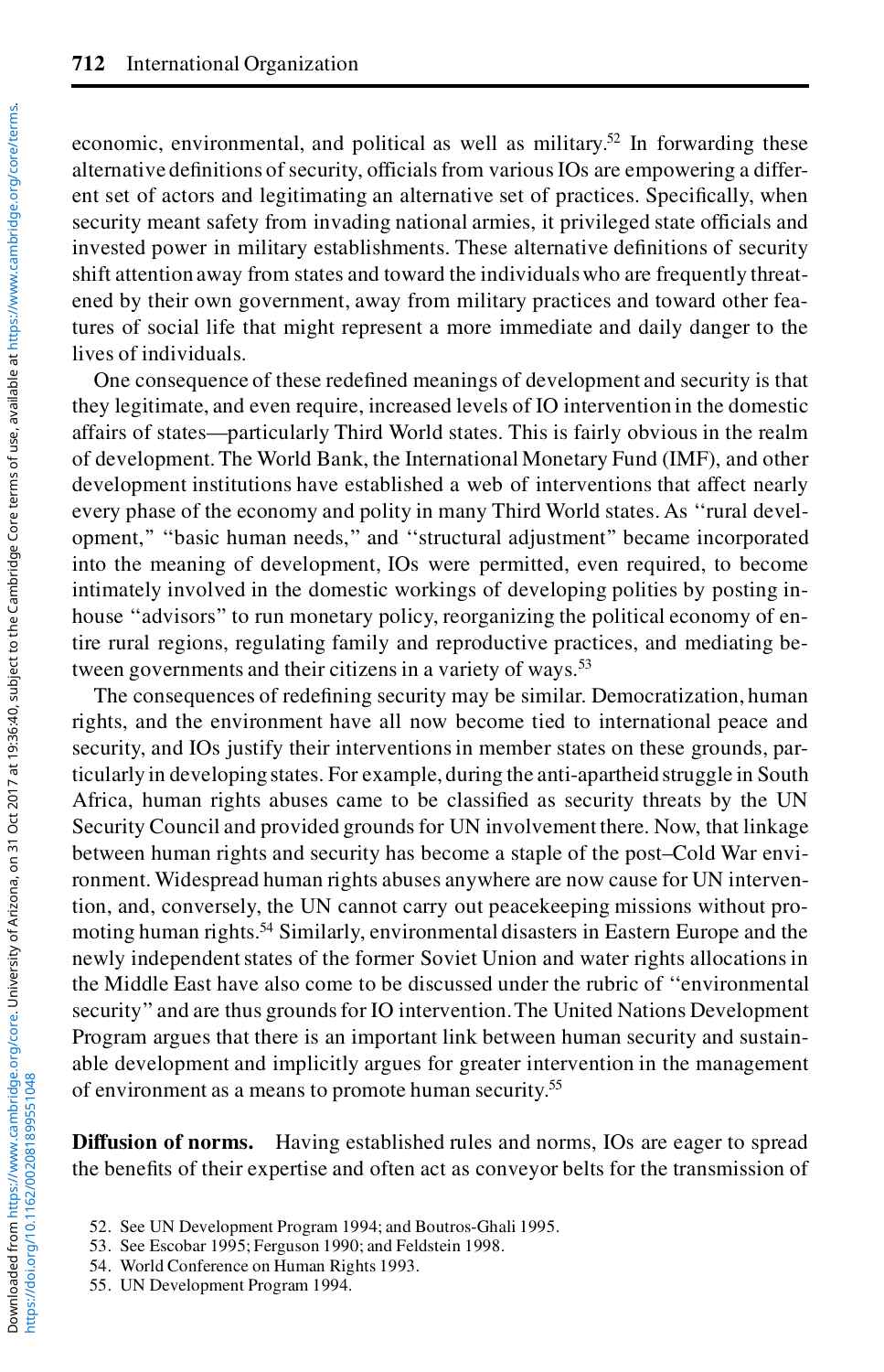norms and models of "good" political behavior.<sup>56</sup> There is nothing accidental or unintended about this role. Officials in IOs often insist that part of their mission is to spread, inculcate, and enforce global values and norms. They are the ''missionaries'' of our time. Armed with a notion of progress, an idea of how to create the better life, and some understanding of the conversion process, many IO elites have as their stated purpose a desire to shape state practices by establishing, articulating, and transmitting norms that define what constitutes acceptable and legitimate state behavior. To be sure, their success depends on more than their persuasive capacities, for their rhetoric must be supported by power, sometimes (but not always) state power. But to overlook how state power and organizationalmissionaries work in tandem and the ways in which IO officials channel and shape states' exercise of power is to disregard a fundamental feature of value diffusion.<sup>57</sup>

Consider decolonization as an example. The UN Charter announced an intent to universalize sovereignty as a constitutive principle of the society of states at a time when over half the globe was under some kind of colonial rule; it also established an institutional apparatus to achieve that end (most prominently the Trusteeship Council and the Special Committee on Colonialism). These actions had several consequences. One was to eliminate certain categories of acceptable action for powerful states. Those states that attempted to retain their colonial privileges were increasingly viewed as illegitimate by other states. Another consequence was to empower international bureaucrats (at the Trusteeship Council) to set norms and standards for ''stateness.'' Finally, the UN helped to ensure that throughout decolonization the sovereignty of these new states was coupled with territorial inviolability. Colonial boundaries often divided ethnic and tribal groups, and the UN was quite concerned that in the process of "self-determination," these governments containing "multiple'' or ''partial''selves might attempt to create a whole personality through territorial adjustment—a fear shared by many of these newly decolonized states. The UN encouraged the acceptance of the norm of sovereignty-as-territorial-integrity through resolutions, monitoring devices, commissions, and one famous peacekeeping episode in Congo in the 1960s.<sup>58</sup>

Note that, as with other IO powers, norm diffusion, too, has an expansionary dynamic. Developing states continue to be popular targets for norm diffusion by IOs, even after they are independent. The UN and the European Union are now actively involved in police training in non-Western states because they believe Western policing practices will be more conducive to democratization processes and the establishment of civil society. But having a professional police establishment assumes that there is a professional judiciary and penal system where criminals can be tried and jailed; and a professional judiciary, in turn, presupposes that there are lawyers that can come before the court. Trained lawyers presuppose a code of law. The result is a package of reforms sponsored by IOs aimed at transforming non-Western societies

<sup>56.</sup> See Katzenstein 1996; Finnemore 1996b; and Legro 1997.

<sup>57.</sup> See Alger 1963, 425; and Claude 1966, 373.

<sup>58.</sup> See McNeely 1995; and Jackson 1993.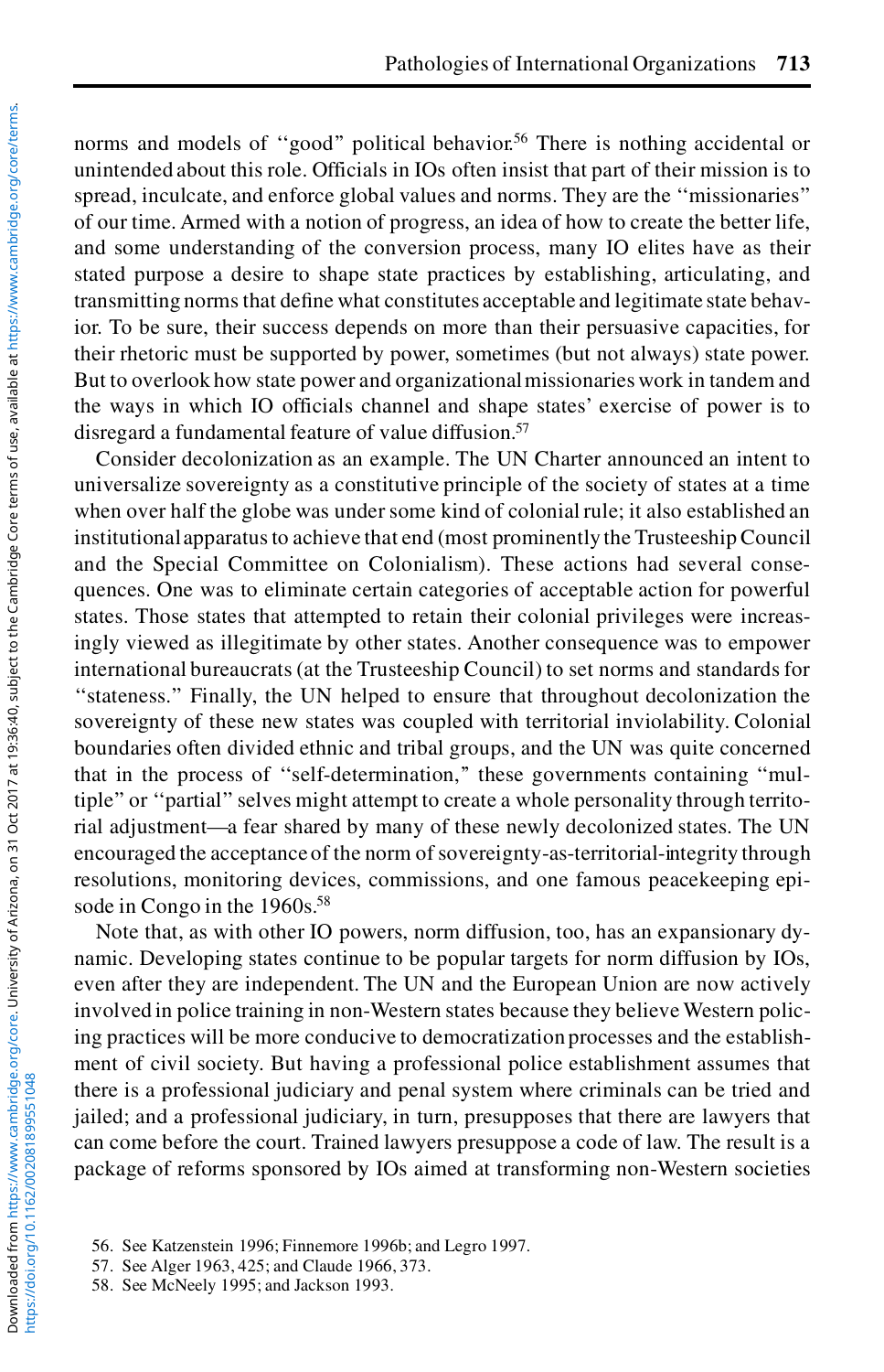into Western societies.<sup>59</sup> Again, while Western states are involved in these activities and therefore their values and interests are part of the reasons for this process, international bureaucratsinvolved in these activities may not see themselves as doing the bidding for these states but rather as expressing the interests and values of the bureaucracy.

Other examples of this kind of norm diffusion are not hard to find. The IMF and the World Bank are explicit about their role as transmitters of norms and principles from advanced market economies to less-developed economies.<sup>60</sup> The IMF's Articles of Agreement specifically assign it this task of incorporating less-developed economies into the world economy, which turns out to mean teaching them how to ''be'' market economies. The World Bank, similarly, has a major role in arbitrating the meaning of development and norms of behavior appropriate to the task of developing oneself, as was discussed earlier. The end of the Cold War has opened up a whole new set of states to this kind of norm diffusion task for IOs. According to former Secretary of Defense William Perry, one of the functions of NATO expansion is to inculcate ''modern'' values and norms into the Eastern European countries and their militaries.<sup>61</sup> The European Bank for Reconstruction and Development has, as part of its mandate, the job of spreading democracy and private enterprise. The OSCE is striving to create a community based on shared values, among these respect for democracy and human rights. This linkage is also strong at the UN as evident in *The Agenda for Democratization* and *The Agenda for Peace.*<sup>62</sup> Once democratizationand human rights are tied to international peace and security, the distinctions between international and domestic governance become effectively erased and IOs have license to intervene almost anywhere in an authoritative and legitimate manner.<sup>63</sup>

Realists and neoliberals may well look at these effects and argue that the classificatory schemes, meanings, and norms associated with IOs are mostly favored by strong states. Consequently, they would argue, the power we attribute to IOs is simply epiphenomenalofstate power. This argument is certainly one theoreticalpossibility, but it is not the only one and must be tested against others. Our concern is that because these theories provide no ontological independence for IOs, they have no way to test for autonomy nor have they any theoretical cause or inclination to test for it since, by theoretical axiom, autonomy cannot exist. The one empirical domain in which the statist view has been explicitly challenged is the European Union, and empirical studies there have hardly produced obvious victory for the ''intergovernmentalist" approach.<sup>64</sup> Recent empirical studies in the areas of human rights, weapons taboos, and environmental practices also cast doubt on the statist approach by providing evidence about the ways in which nongovernmental and intergovernmen-

- 59. Call and Barnett forthcoming.
- 60. Wade 1996.
- 61. See Perry 1996; and Ruggie 1996.
- 62. Boutros-Ghali 1995 and 1996a,b.

64. See Burley and Mattli 1993; Pollack 1997; and Sandholtz 1993.

<sup>63.</sup> Keen and Hendrie, however, suggest that nongovernmental organizations and IOs can be the longterm beneficiaries of intervention. See Keen 1994; and Hendrie 1997.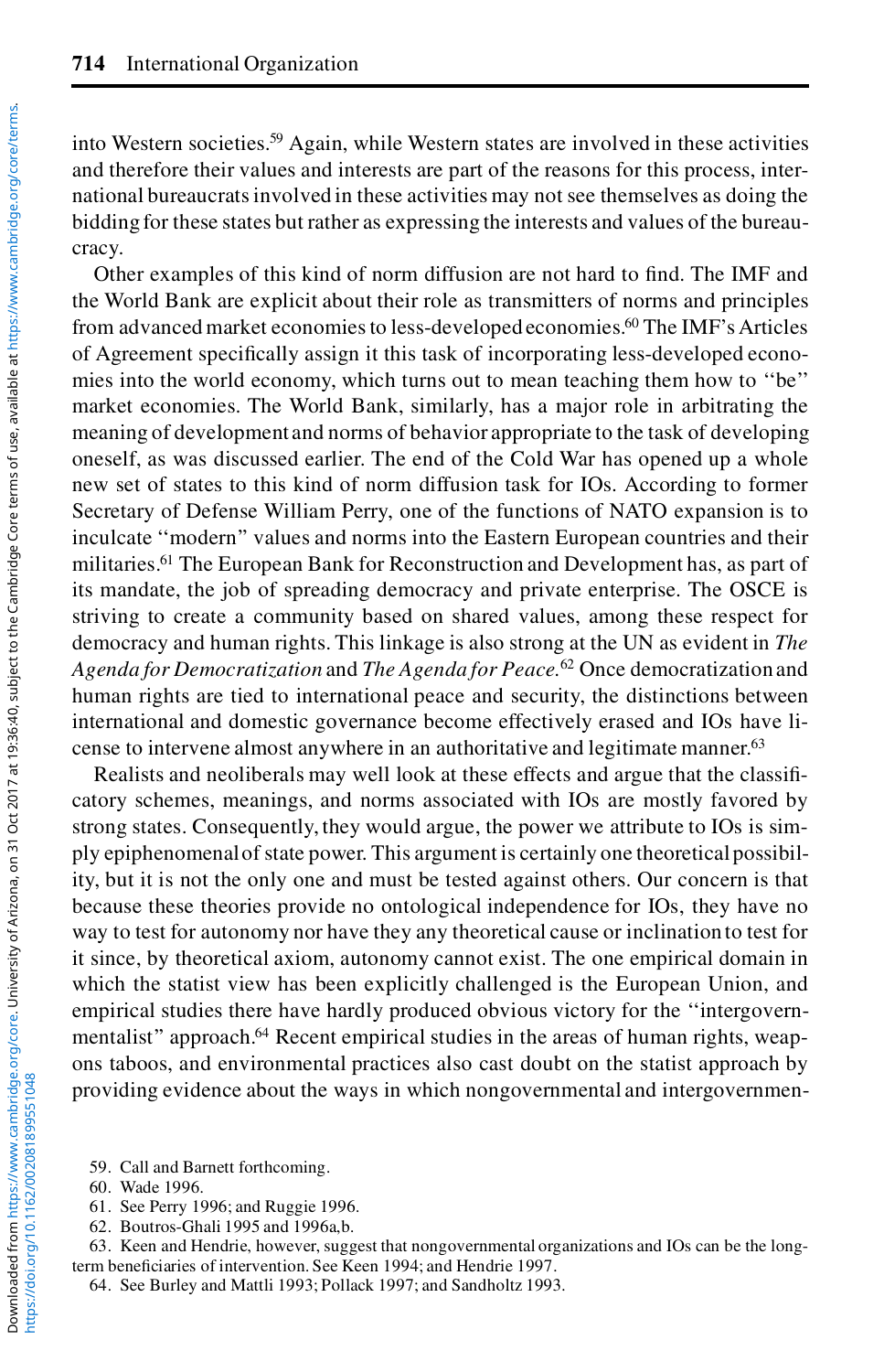tal organizations successfully promote policies that are not (or not initially) supported by strong states.<sup>65</sup> Certainly there are occasions when strong states do drive IO behavior, but there are also times when other forces are at work that eclipse or significantly dampen the effects of states on IOs. Which causal mechanisms produce which effects under which conditionsis a set of relationshipsthat can be understood only by intensive empirical study of how these organizations actually do their business research that would trace the origins and evolution of IO policies, the processes by which they are implemented, discrepancies between implementation and policy, and overall effects of these policies.

## **The Pathologies of IOs**

Bureaucracies are created, propagated, and valued in modern society because of their supposed rationality and effectiveness in carrying out social tasks. These same considerations presumably also apply to IOs. Ironically, though, the folk wisdom about bureaucracies is that they are inefficient and unresponsive. Bureaucracies are infamous for creating and implementing policies that defy rational logic, for acting in ways that are at odds with their stated mission, and for refusing requests of and turning their backs on those to whom they are officially responsible.<sup>66</sup> Scholars of U.S. bureaucracy have recognized this problem and have devoted considerable energy to understandinga wide range of undesirable and inefficient bureaucratic behaviors caused by bureaucratic capture and slack and to exploring the conditions under which "suboptimal equilibria" may arise in organizational structures. Similarly, scholars researching foreign policy decision making and, more recently, those interested in learning in foreign policy have investigated organizational dynamicsthat produce self-defeating and inefficient behavior in those contexts.<sup>67</sup>

IOs, too, are prone to dysfunctional behaviors, but international relationsscholars have rarely investigated this, in part, we suspect, because the theoretical apparatus they use provides few grounds for expecting undesirable IO behavior.<sup>68</sup> The statecentric utility-maximizingframeworks most internationalrelationsscholars have borrowed from economics simply assume that IOs are reasonably responsive to state interests(or, at least, more responsive than alternatives), otherwise states would withdraw from them. This assumption, however, is a necessary theoretical axiom of these frameworks; it is rarely treated as a hypothesis subject to empirical investigation.<sup>69</sup> With little theoretical reason to expect suboptimal or self-defeating behavior in IOs, these scholars do not look for it and have had little to say about it. Policymakers, however, have been quicker to perceive and address these problems and are putting

<sup>65.</sup> See Keck and Sikkink 1998; Wapner 1996; Price 1997; and Thomas forthcoming.

<sup>66.</sup> March and Olsen 1989, chap. 5.

<sup>67.</sup> See Nye 1987; Haas 1990; Haas and Haas 1995; and Sagan 1993.

<sup>68.</sup> Two exceptions are Gallaroti 1991; and Snidal 1996.

<sup>69.</sup> Snidal 1996.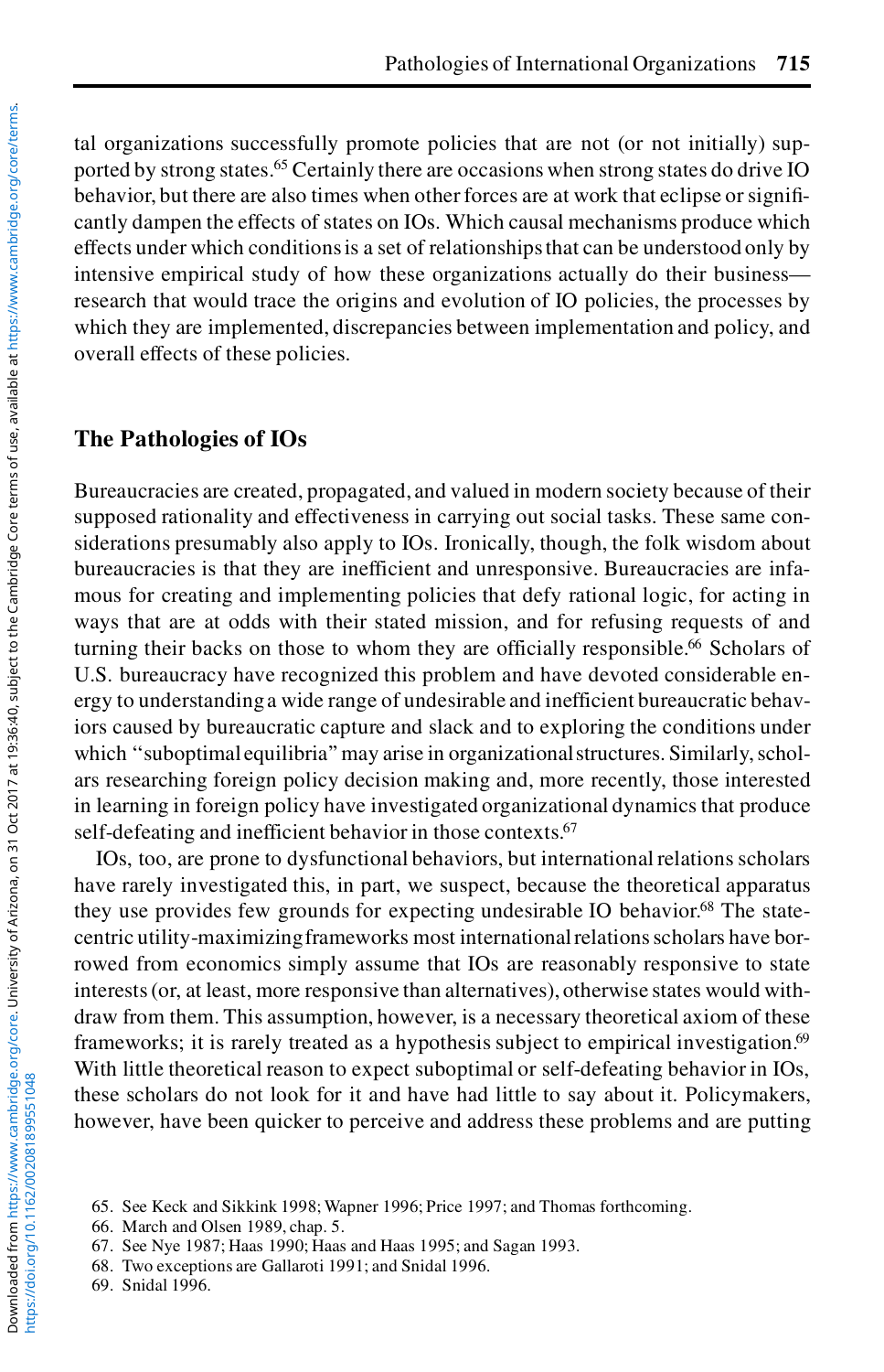|          | Internal                 | External                                   |
|----------|--------------------------|--------------------------------------------|
| Material | Bureaucratic<br>politics | Realism/<br>neoliberal<br>institutionalism |
| Cultural | Bureaucratic<br>culture  | World polity<br>model                      |
|          |                          |                                            |

**FIGURE 1.***Theories of international organization dysfunction*

them on the political agenda. It is time for scholars, too, to begin to explore these issues more fully.

In this section we present several bodies of theorizing that might explain dysfunctional IO behavior, which we define as behavior that undermines the IO's stated objectives. Thus our vantage point for judging dysfunction (and later pathology) is the publicly proclaimed mission of the organization. There may be occasions when overall organizational dysfunction is, in fact, functional for certain members or others involved in the IO's work, but given our analysis of the way claims of efficiency and effectiveness act to legitimate rational-legal authority in our culture, whether organizations actually do what they claim and accomplish their missionsis a particularly important issue to examine. Several bodies of theory provide some basis for understanding dysfunctional behavior by IOs, each of which emphasizes a different locus of causality for such behavior. Analyzing these causes, we construct a typology of these explanationsthat locates them in relation to one another. Then, drawing on the work of James March and Johan Olsen, Paul DiMaggio and Walter Powell, and other sociological institutionalists, we elaborate how the same sources of bureaucratic power, sketched earlier, can cause dysfunctionalbehavior. We term this particular type of dysfunction  $pathology$ <sup>70</sup> We identify five features of bureaucracy that might produce pathology, and using examples from the UN system we illustrate the way these might work in IOs.

Extant theories about dysfunctioncan be categorized in two dimensions:(1) whether they locate the cause of IO dysfunction inside or outside the organization, and (2) whether they trace the causes to material or cultural forces. Mapping theories on these dimensions creates the typology shown in Figure 1.

Within each cell we have identified a representative body of theory familiar to most international relations scholars. Explanations of IO dysfunction that emphasize the pursuit of material interests within an organization typically examine how competition among subunits over material resources leads the organization to make deci-

70. Karl Deutsch used the concept of pathology in a way similar to our usage. We thank Hayward Alker for this point. Deutsch 1963, 170.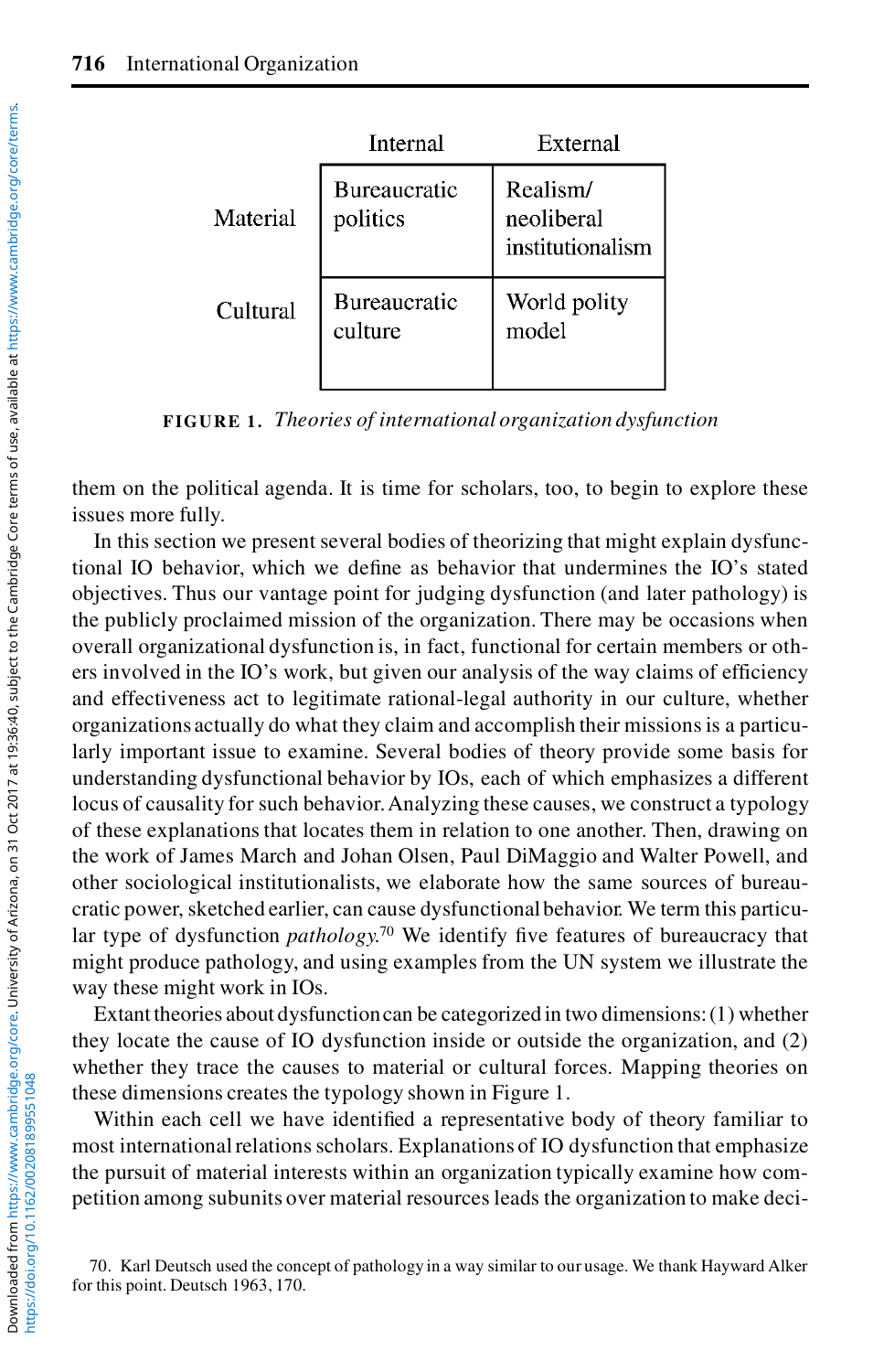sions and engage in behaviors that are inefficient or undesirable as judged against some ideal policy that would better allow the IO to achieve its stated goals. Bureaucratic politics is the best-known theory here, and though current scholars of international politics have not widely adopted this perspective to explain IO behavior, it is relatively well developed in the older IO literature.<sup>71</sup> Graham Allison's central argument is that the ''name of the game is politics: bargaining along regularized circuits among players positioned hierarchically within the government. Government behavior can thus be understood as . . . results of these bargaining games.'' <sup>72</sup> In this view, decisions are not made after a rational decision process but rather through a competitive bargaining process over turf, budgets, and staff that may benefit parts of the organization at the expense of overall goals.

Another body of literature traces IO dysfunctional behavior to the material forces located outside the organization. Realist and neoliberal theories might posit that state preferences and constraints are responsible for understandingIO dysfunctionalbehavior. In this view IOs are not to blame for bad outcomes, states are. IOs do not have the luxury of choosing the optimal policy but rather are frequently forced to chose between the bad and the awful because more desirable policies are denied to them by states who do not agree among themselves and/or do not wish to see the IO fulfill its mandate in some particular instance.As Robert Keohane observed, IOs often engage in policies not because they are strong and have autonomy but because they are weak and have none.<sup>73</sup> The important point of these theories is that they trace IO dysfunctional behavior back to the environmental conditions established by, or the explicit preferences of, states.

Cultural theories also have internal and external variants. We should note that many advocates of cultural theories would reject the claim that an organization can be understood apart from its environment or that culture is separable from the material world. Instead they would stress how the organization is permeated by that environment, defined in both material and cultural terms, in which it is embedded. Many are also quite sensitive to the ways in which resource constraints and the material power of important actors will shape organizational culture. That said, these arguments clearly differ from the previous two types in their emphasis on ideational and culturalfactors and clearly differ among themselvesin the motors of behavior emphasized. For analytical clarity we divide cultural theories according to whether they see the primary causes of the IO's dysfunctional behavior as deriving from the culture of the organization (internal) or of the environment (external).

The world polity model exemplifies theories that look to external culture to understand an IO's dysfunctional behavior. There are two reasons to expect dysfunctional behavior here. First, because IO practices reflect a search for symbolic legitimacy rather than efficiency, IO behavior might be only remotely connected to the efficient implementationof its goals and more closely coupled to legitimacy criteria that come

- 72. See Allison 1971, 144; and Bendor and Hammond 1992.
- 73. Personal communication to the authors.

<sup>71.</sup> See Allison 1971; Haas 1990; Cox et al. 1974; and Cox and Jacobson 1977.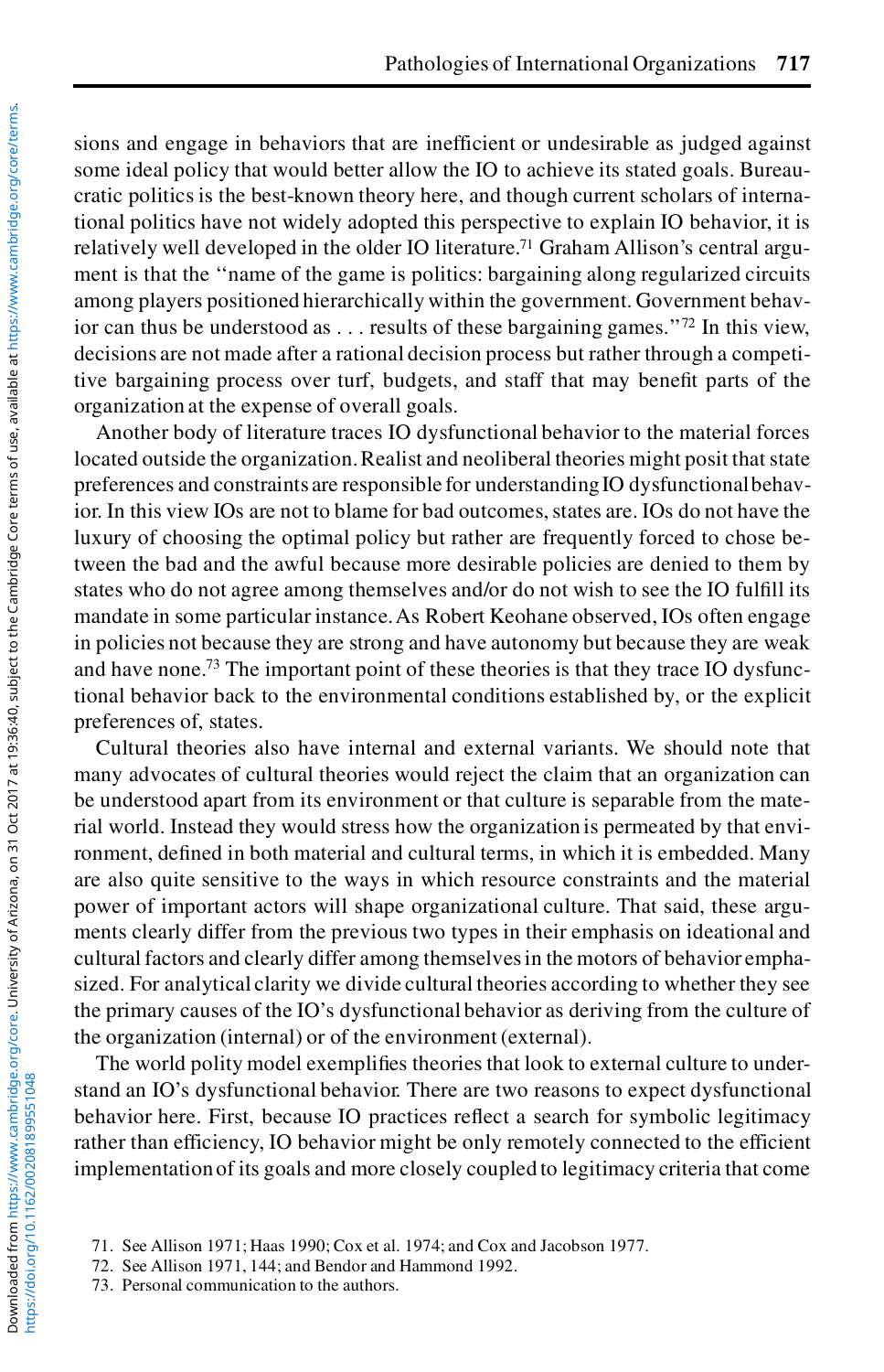from the cultural environment.<sup>74</sup> For instance, many arms-export control regimes now have a multilateral character not because of any evidence that this architecture is the most efficient way to monitor and prevent arms exports but rather because multilateralism has attained a degree of legitimacy that is not empirically connected to any efficiency criteria.<sup>75</sup> Second, the world polity is full of contradictions;for instance, a liberal world polity has several defining principles, including market economics and human equality, that might conflict at any one moment. Thus, environments are often ambiguous about missions and contain varied, often conflicting, functional, normative, and legitimacy imperatives.<sup>76</sup> Because they are embedded in that cultural environment, IOs can mirror and reproduce those contradictions,which, in turn, can lead to contradictory and ultimately dysfunctional behavior.

Finally, organizationsfrequently develop distinctive internal cultures that can promote dysfunctional behavior, behavior that we call ''pathological.'' The basic logic of this argument flows directly from our previous observations about the nature of bureaucracy as a social form. Bureaucracies are established as rationalized means to accomplish collective goals and to spread particular values. To do this, bureaucracies create social knowledge and develop expertise as they act upon the world (and thus exercise power). But the way bureaucracies are constituted to accomplish these ends can, ironically, create a cultural disposition toward undesirable and ultimately selfdefeating behavior.<sup>77</sup> Two features of the modern bureaucratic form are particularly important in this regard. The first is the simple fact that bureaucracies are organized around rules, routines, and standard operating procedures designed to trigger a standard and predictable response to environmentalstimuli. These rules can be formal or informal, but in either case they tell actors which action is appropriate in response to a specific stimuli, request, or demand. This kind of routinization is, after all, precisely what bureaucracies are supposed to exhibit—it is what makes them effective and competent in performing complex social tasks. However, the presence of such rules also compromises the extent to which means-ends rationality drives organizational behavior. Rules and routines may come to obscure overall missions and larger social goals. They may create ''ritualized behavior'' in bureaucrats and construct a very parochial normative environment within the organization whose connection to the larger social environment is tenuous at best.<sup>78</sup>

Second, bureaucracies specialize and compartmentalize.They create a division of labor on the logic that because individuals have only so much time, knowledge, and expertise, specialization will allow the organization to emulate a rational decisionmaking process.<sup>79</sup> Again, this is one of the virtues of bureaucracy in that it provides a way of overcoming the limitationsof individualrationality and knowledge by embedding those individualsin a structure that takes advantage of their competencies with-

- 75. Lipson 1999.
- 76. McNeely 1995.
- 77. See Vaughan 1996; and Lipartito 1995.
- 78. See March and Olsen 1989, 21–27; and Meyer and Rowan 1977.
- 79. See March and Olsen 1989, 26–27; and March 1997.

<sup>74.</sup> See Meyer and Rowan 1977; Meyer and Zucker 1989; Weber 1994; and Finnemore 1996a.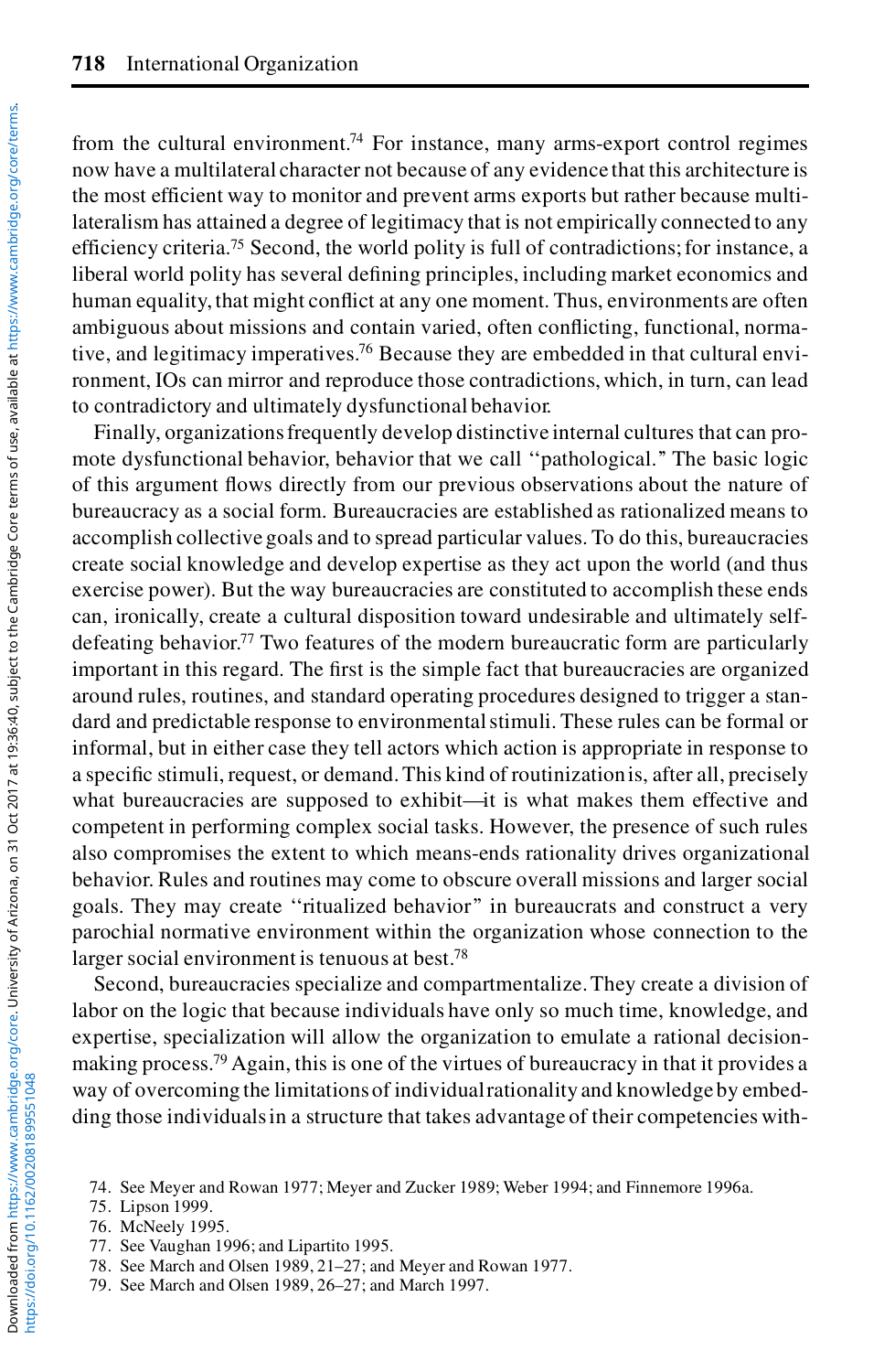out having to rely on their weaknesses. However, it, too, has some negative consequences.Just asrules can eclipse goals, concentrated expertise and specializationcan (and perhaps must) limit bureaucrats' field of vision and create subcultures within bureaucracy that are distinct from those of the larger environment. Professional training plays a particularly strong role here since this is one widespread way we disseminate specialized knowledge and credential ''experts.'' Such training often gives experts, indeed is designed to give them, a distinctive worldview and normative commitments, which, when concentrated in a subunit of an organization, can have pronounced effects on behavior.<sup>80</sup>

Once in place, an organization's culture, understood as the rules, rituals, and beliefs that are embedded in the organization (and its subunits), has important consequences for the way individuals who inhabit that organization make sense of the world. It provides interpretive frames that individuals use to generate meaning.<sup>81</sup> This is more than just bounded rationality; in this view, actors' rationality itself, the very means and ends that they value, are shaped by the organizational culture.<sup>82</sup> Divisions and subunits within the organization may develop their own cognitive frameworks that are consistent with but still distinct from the larger organization, further complicating this process.

All organizations have their own culture (or cultures) that shape their behavior. The effects of bureaucratic culture, however, need not be dysfunctional.Indeed, specific organizational cultures may be valued and actively promoted as a source of ''good'' behavior, as students of business culture know very well. Organizational culture is tied to ''good'' and ''bad'' behavior, alike, and the effects of organizational culture on behavior are an empirical question to be researched.

To further such research, we draw from studies in sociology and anthropology to explore five mechanisms by which bureaucratic culture can breed pathologies in IOs: the irrationality of rationalization,universalism, normalization of deviance,organizational insulation, and cultural contestation. The first three of these mechanisms all flow from defining features of bureaucracy itself. Consequently, we expect them to be present in any bureaucracy to a limited degree. Their severity may be increased, however, by specific empirical conditions of the organization. Vague mission, weak feedback from the environment, and strong professionalism all have the potential to exacerbate these mechanisms and to create two others, organizationalinsulation and cultural contestation, through processes we describe later. Our claim, therefore, is that the very nature of bureaucracy—the ''social stuff'' of which it is made—creates behavioral predispositions that make bureaucracy prone to these kinds of behaviors.<sup>83</sup> But the connection between these mechanisms and pathological behavior is probabilistic, not deterministic, and is consistent with our constitutive analysis. Whether, in fact, mission-defeating behavior occurs depends on empirical condi-

<sup>80.</sup> See DiMaggio and Powell 1983; and Schien 1996.

<sup>81.</sup> See Starr 1992, 160; Douglas 1986; and Berger and Luckman 1966, chap. 1.

<sup>82.</sup> See Campbell 1998, 378; Alvesson 1996; Burrell and Morgan 1979; Dobbin 1994; and Immergut 1998, 14–19.

<sup>83.</sup> Wendt 1998.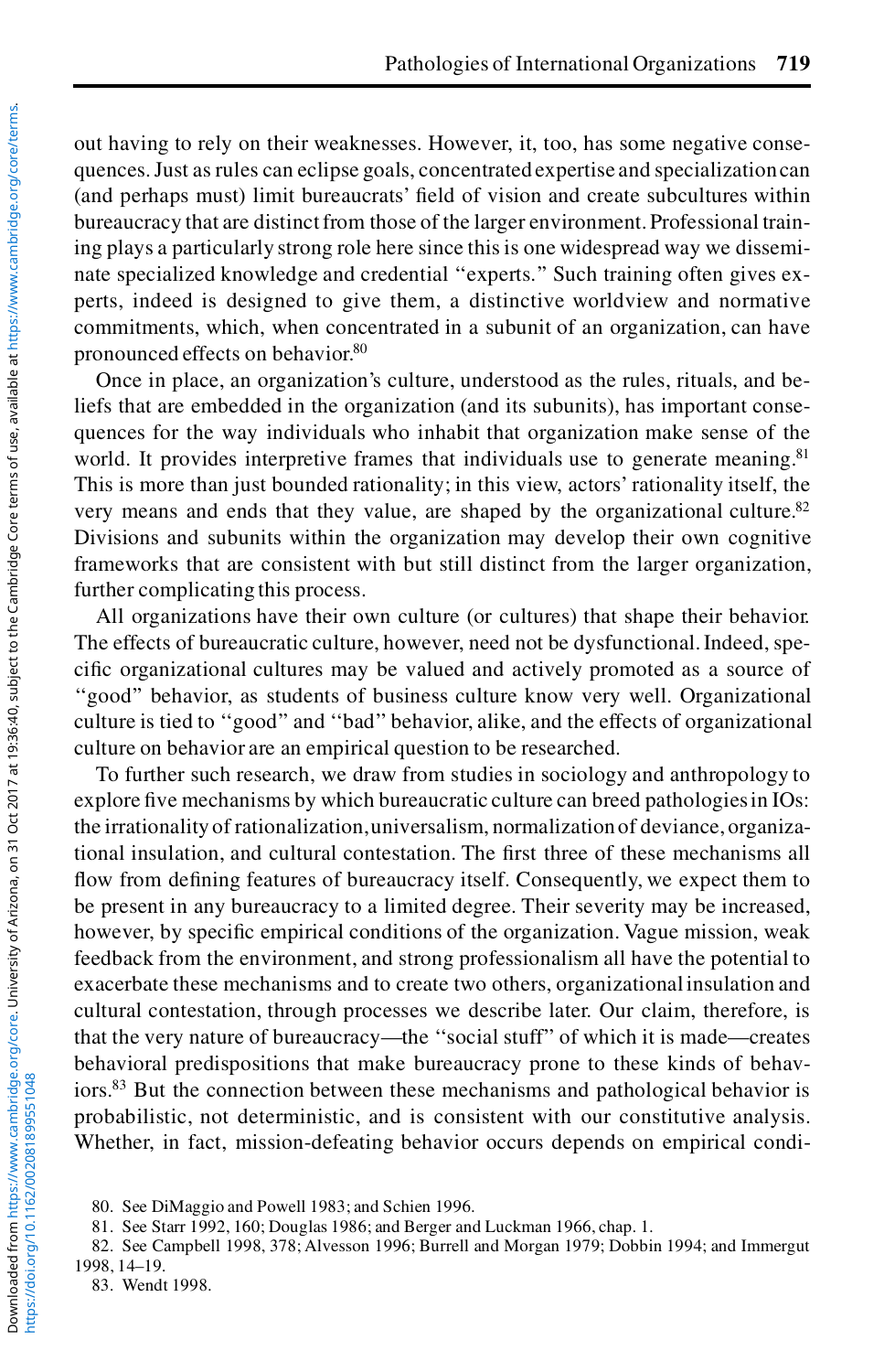tions. We identify three such conditions that are particularly important (mission, feedback, and professionals) and discuss how they intensify these inherent predispositions and activate or create additional ones.

**Irrationality of rationalization.** Weber recognized that the ''rationalization'' processes at which bureaucracies excelled could be taken to extremes and ultimately become irrational if the rules and procedures that enabled bureaucracies to do their jobs became ends in themselves. Rather than designing the most appropriate and efficient rules and procedures to accomplish their missions, bureaucracies often tailor their missions to fit the existing, well-known, and comfortable rulebook.<sup>84</sup> Thus, means (rules and procedures) may become so embedded and powerful that they determine ends and the way the organization defines its goals. One observer of the World Bank noted how, at an operational level, the bank did not decide on development goals and collect data necessary to pursue them. Rather, it continued to use existing data-collectionprocedures and formulated goals and development plansfrom those data alone. $85$  UN-mandated elections may be another instance where means become ends in themselves. The ''end'' pursued in the many troubled states where the UN has been involved in reconstruction is presumably some kind of peaceful, stable, just government.Toward that end, the UN has developed a repertoire of instruments and responses that are largely intended to promote something akin to a democratic government. Among those various repertoires, elections have become privileged as a measure of ''success'' and a signal of an operation's successful conclusion. Consequently, UN (and other IO) officials have conducted elections even when evidence suggests that such elections are either premature or perhaps even counterproductive (frequently acknowledged as much by state and UN officials).<sup>86</sup> In places like Bosnia elections have ratified precisely the outcome the UN and outside powers had intervened to prevent—ethnic cleansing—and in places like Africa elections are criticized as exacerbating the very ethnic tensionsthey were ostensibly designed to quell.

UN peacekeeping might also provide examples. As the UN began to involve itself in various ''second-generation operations'' that entailed the management and reconciliation of domestic conflicts it turned to the only instrument that was readily available in sufficient numbers—peacekeeping units. Peacekeepers, however, are military troops, trained to handle interstate conflict and to be interposed between two contending national armies, operating with their consent. Some UN staff, state officials, and peacekeeping scholars worried that peacekeepers might be inappropriate for the demands of handling domestic security. They feared that peacekeepers would transfer the skills and attitudes that had been honed for one environment to another without fully considering the adjustments required. According to some observers, peacekeepers did just that: they carried their interstate conflict equipment and mindset into new situations and so created a more aggressive and offensively minded posture than

<sup>84.</sup> Beetham 1985, 76.

<sup>85.</sup> See Ferguson 1990; and Nelson 1995.

<sup>86.</sup> Paris 1997.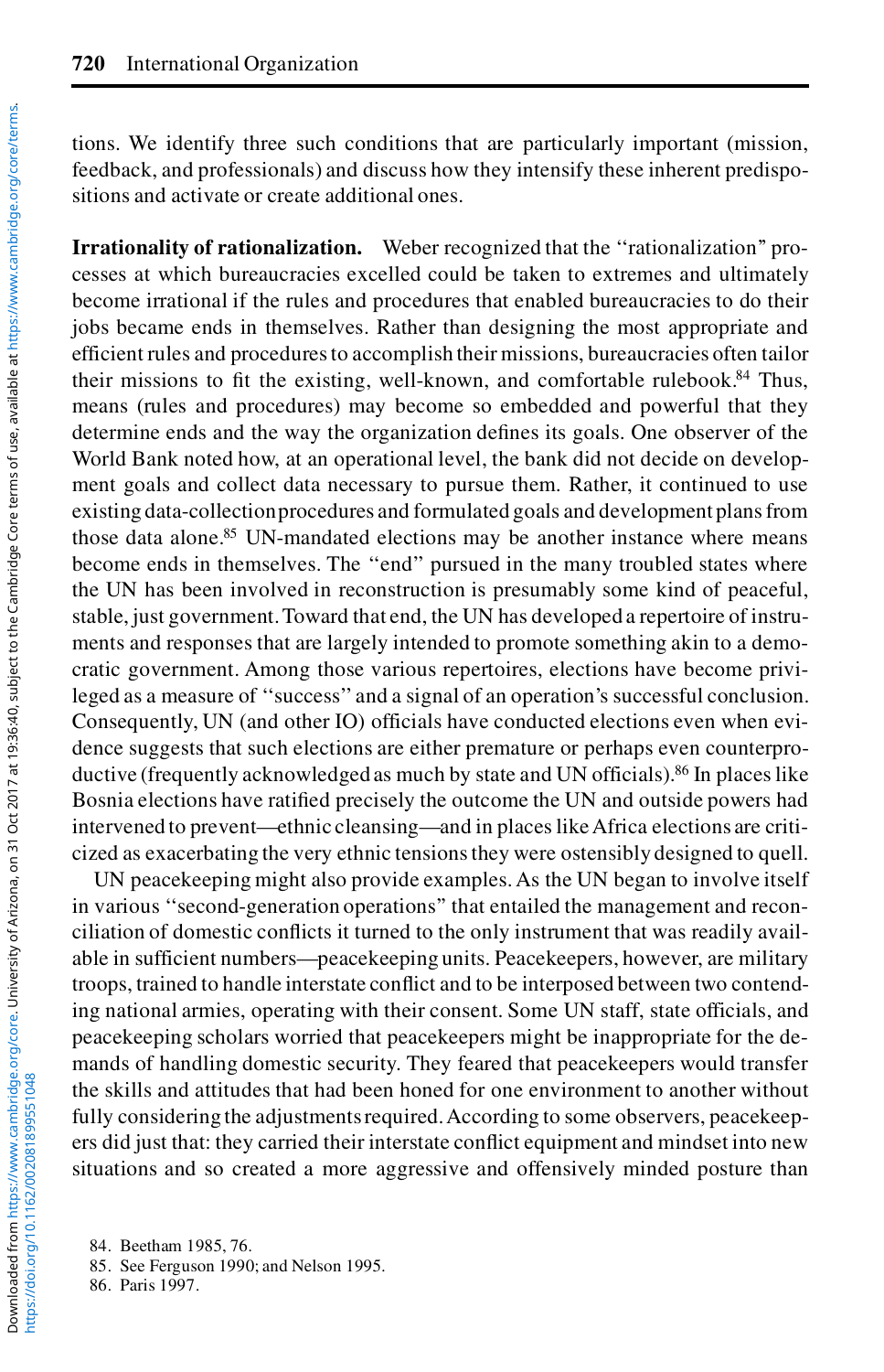would otherwise have been the case. The result was operations that undermined the objectives of the mandate.<sup>87</sup>

**Bureaucratic universalism.** A second source of pathology in IOs derivesfrom the fact that bureaucracies''orchestrate numerous local contexts at once.'' <sup>88</sup> Bureaucrats necessarily flatten diversity because they are supposed to generate universal rules and categories that are, by design, inattentive to contextual and particularistic concerns. Part of the justification for this, of course, is the bureaucratic view that technical knowledge is transferable across circumstances. Sometimes this is a good assumption, but not always; when particular circumstances are not appropriate to the generalized knowledge being applied, the results can be disastrous.<sup>89</sup>

Many critics of the IMF's handling of the Asian financial crises have argued that the IMF inappropriately applied a standardized formula of budget cuts plus high interest rates to combat rapid currency depreciation without appreciating the unique and local causes of this depreciation. These governments were not profligate spenders, and austerity policies did little to reassure investors, yet the IMF prescribed roughly the same remedy that it had in Latin America. The result, by the IMF's later admission, was to make matters worse.<sup>90</sup>

Similarly, many of those who worked in peacekeeping operations in Cambodia were transferred to peacekeeping operationsin Bosnia or Somalia on the assumption that the knowledge gained in one location would be applicable to others. Although some technical skills can be transferred across contexts, not all knowledge and organizational lessons derived from one context are appropriate elsewhere. The UN has a longstanding commitment to neutrality, which operationally translates into the view that the UN should avoid the use of force and the appearance of partiality. This knowledge was employed with some success by UN envoy Yasushi Akashi in Cambodia. After his stint in Cambodia, he became the UN Special Representative in Yugoslavia. As many critics of Akashi have argued, however, his commitment to these rules, combined with his failure to recognize that Bosnia was substantially different from Cambodia, led him to fail to use force to defend the safe havens when it was appropriate and likely to be effective.<sup>91</sup>

**Normalization of deviance.** We derive a third type of pathology from Diane Vaughan's study of the space shuttle *Challenger* disaster in which she chroniclesthe way exceptionsto rules (deviance) over time become routinized and normal parts of procedures.<sup>92</sup> Bureaucracies establish rules to provide a predictable response to environmental stimuli in ways that safeguard against decisions that might lead to accidents and faulty decisions. At times, however, bureaucracies make small, calculated

92. Vaughan 1996.

<sup>87.</sup> See Featherston 1995; Chopra, Eknes, and Nordbo 1995; and Hirsch and Oakley 1995, chap. 6.

<sup>88.</sup> Heyman 1995, 262.

<sup>89.</sup> Haas 1990, chap. 3.

<sup>90.</sup> See Feldstein 1998; Radelet and Sachs 1999; and Kapur 1998.

<sup>91.</sup> Rieff 1996.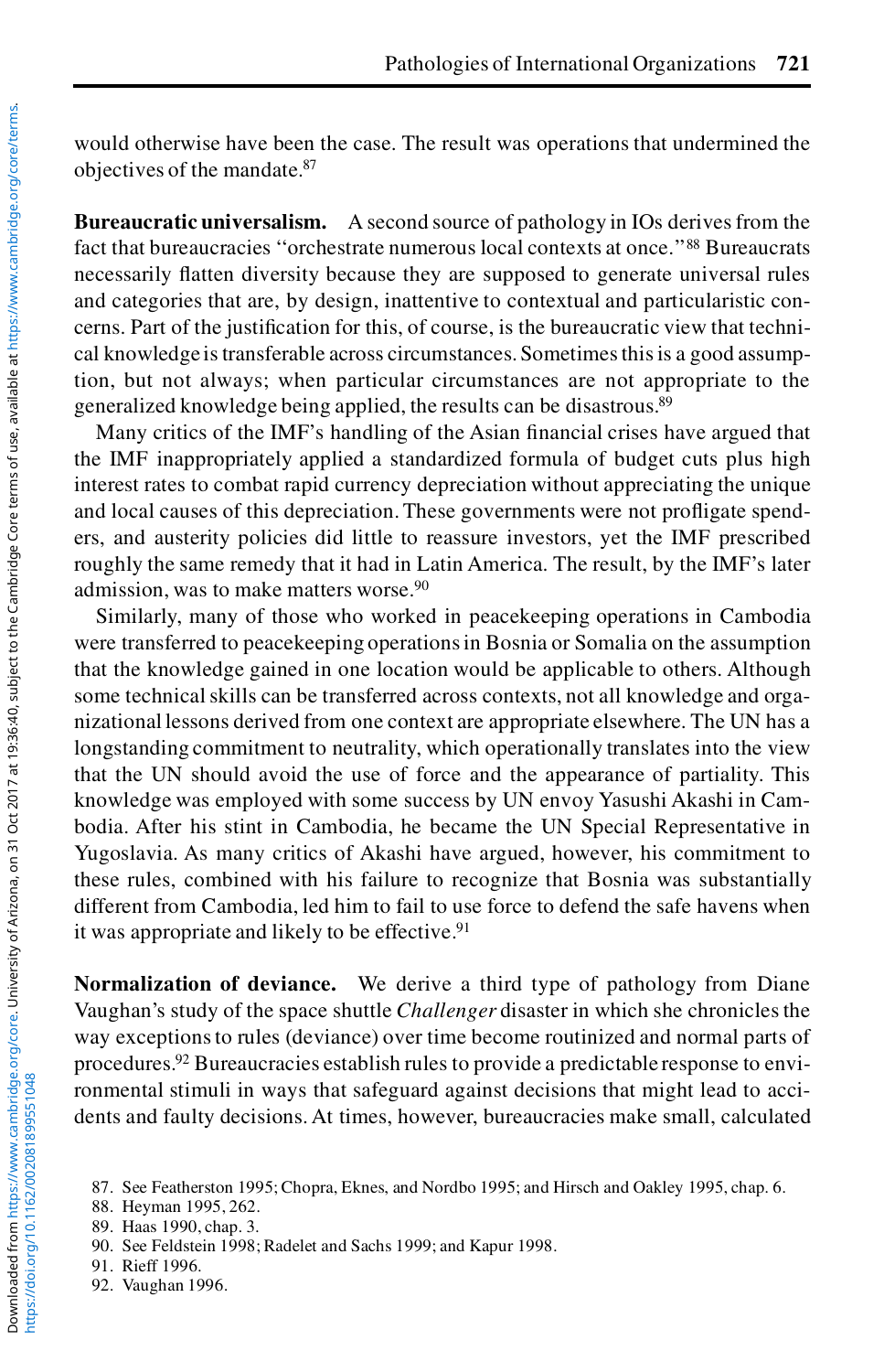deviations from established rules because of new environmental or institutional developments, explicitly calculating that bending the rules in this instance does not create excessive risk of policy failure. Over time, these exceptions can become the rule—they become normal, not exceptions at all: they can become institutionalized to the point where deviance is ''normalized.''The result of this process is that what at time  $t_1$  might be weighed seriously and debated as a potentially unacceptable risk or dangerous procedure comes to be treated as normal at time  $t_n$ . Indeed, because of staff turnover, those making decisions at a later point in time might be unaware that the now-routine behavior was ever viewed as risky or dangerous.

We are unaware of any studies that have examined this normalization of deviance in IO decision making, though one example of deviance normalization comes to mind. Before 1980 the UNHCR viewed repatriation as only one of three durable solutions to refugee crises (the others being third-country asylum and host-country integration).In its view, repatriation had to be both safe and voluntary because forced repatriation violates the international legal principle of nonrefoulement, which is the cornerstone of international refugee law and codified in the UNHCR's convention. Prior to 1980, UNHCR's discussions of repatriation emphasized that the principles of safety and voluntariness must be safeguarded at all costs. According to many commentators, however, the UNHCR has steadily lowered the barriers to repatriation over the years. Evidence for this can be found in international protection manuals, theUNHCR ExecutiveCommittee resolutions,and discourse that now weighsrepatriation and the principle of nonrefoulement against other goals such a peace building. This was a steady and incremental development as initial deviations from organizational norms accumulated over time and led to a normalization of deviance. The result was a lowering of the barriers to repatriation and an increase in the frequency of involuntary repatriation.<sup>93</sup>

**Insulation.** Organizations vary greatly in the degree to which they receive and process feedback from their environment about performance. Those insulated from such feedback often develop internal cultures and worldviews that do not promote the goals and expectationsof those outside the organization who created itand whom it serves. These distinctive worldviews can create the conditions for pathological behavior when parochial classification and categorization schemes come to define reality—how bureaucrats understand the world—such that they routinely ignore information that is essential to the accomplishment of their goals.<sup>94</sup>

Two causes of insulation seem particularly applicable to IOs. The first is professionalism. Professional training does more than impart technical knowledge. It actively seeks to shape the normative orientation and worldviews of those who are trained. Doctors are trained to value life above all else, soldiers are trained to sacri-

<sup>93.</sup> See Chimni 1993, 447; Amnesty International 1997a,b; Human Rights Watch 1997; Zieck 1997, 433, 434, 438–39; and Barbara Crossette, ''The Shield for Exiles Is Lowered,'' *The New York Times,* 22 December 1996, 4-1.

<sup>94.</sup> See Berger and Luckman 1967, chap. 1; Douglas 1986; Bruner 1990; March and Olsen 1989; and Starr 1992.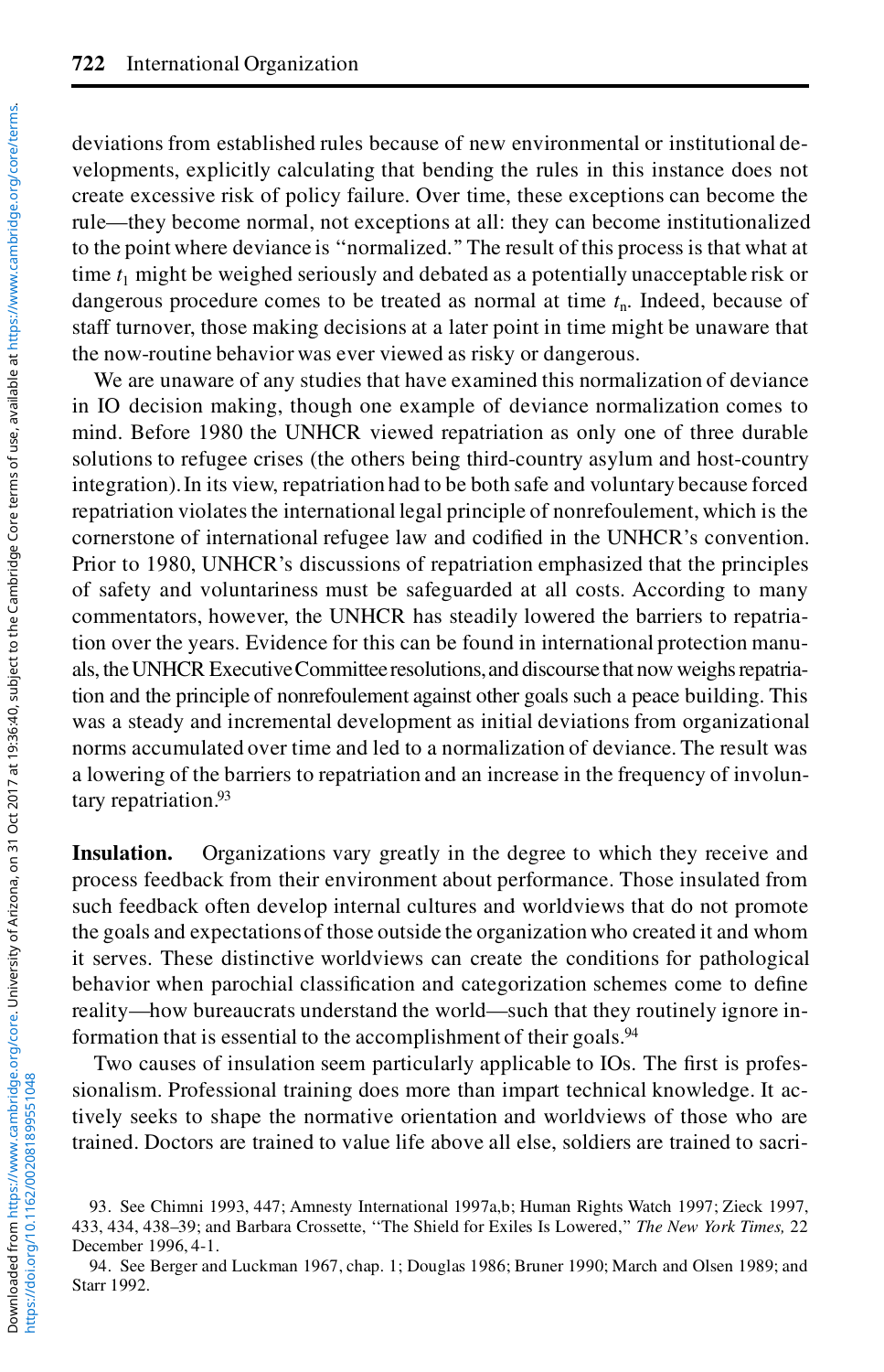fice life for certain strategic objectives, and economists are trained to value efficiency. Bureaucracies, by their nature, concentrate professionals inside organizations, and concentrations of people with the same expertise or professional training can create an organizational worldview distinct from the larger environment. Second, organizationsfor whom ''successful performance''is difficult to measure—that is, they are valued for what they represent rather than for what they do and do not ''compete''with other organizationson the basis of output—are protected from selection and performance pressures that economistic models simply assume will operate. The absence of a competitive environment that selects out inefficient practices coupled with already existing tendencies toward institutionalization of rules and procedures insulates the organization from feedback and increases the likelihood of pathologies.

IOs vary greatly in the degree to which the professionalsthey recruit have distinctive worldviews and the degree to which they face competitive pressures, but it is clearly the case that these factors insulate some IOs to some degree and in so doing create a tendency toward pathology. The World Bank, for example, has been dominated for much of its history by economists, which, at least in part, has contributed to many critiques of the bank's policies. In one such critique James Ferguson opens his study of the World Bank's activity in Lesotho by comparing the bank's introductory description of Lesotho in its report on that country to facts on the ground; he shows how the bank ''creates'' a world that has little resemblance to what historians, geographers, or demographers see on the ground in Lesotho but is uniquely suited to the bank's organizational abilities and presents precisely the problems the bank knows how to solve. This is not simply "staggeringly bad scholarship," Ferguson argues, but a way of making the world intelligible and meaningfulfrom a particular perspective—the World Bank's.<sup>95</sup> The problem, however, is that this different worldview translates into a record of developmentfailures, which Ferguson explores in detail.

Insulation contributesto and is caused by another well-known feature of organizations—the absence of effective feedback loops that allow the organization to evaluate its efforts and use new information to correct established routines. This is surely a ''rational'' procedure in any social task but is one that many organizations, including IOs, fail to perform.<sup>96</sup> Many scholars and journalists, and even the current head of the World Bank, have noticed that the bank has accumulated a rather distinctive record of ''failures'' but continuesto operate with the same criteria and has shown a marked lack of interest in evaluating the effectiveness of its own projects.<sup>97</sup> The same is true of other IOs. Jarat Chopra observes that the lessons-learned conferences that were established after Somalia were structurally arranged so that no information could come out that would blemish the UN's record. Such attempts at face saving, Chopra cautions, make it more likely that these maladies will go uncorrected.<sup>98</sup> Sometimes

<sup>95.</sup> Ferguson 1990, 25–73.

<sup>96.</sup> March and Olsen 1989, chap. 5; Haas 1990.

<sup>97.</sup> See Wade 1996, 14–17; Nelson 1995, chaps. 6, 7; and Richard Stevenson, ''The Chief Banker for the Nations at the Bottom of the Heap," *New York Times*, 14 September 1997, sec. 3, 1, 12–14.

<sup>98.</sup> Chopra 1996.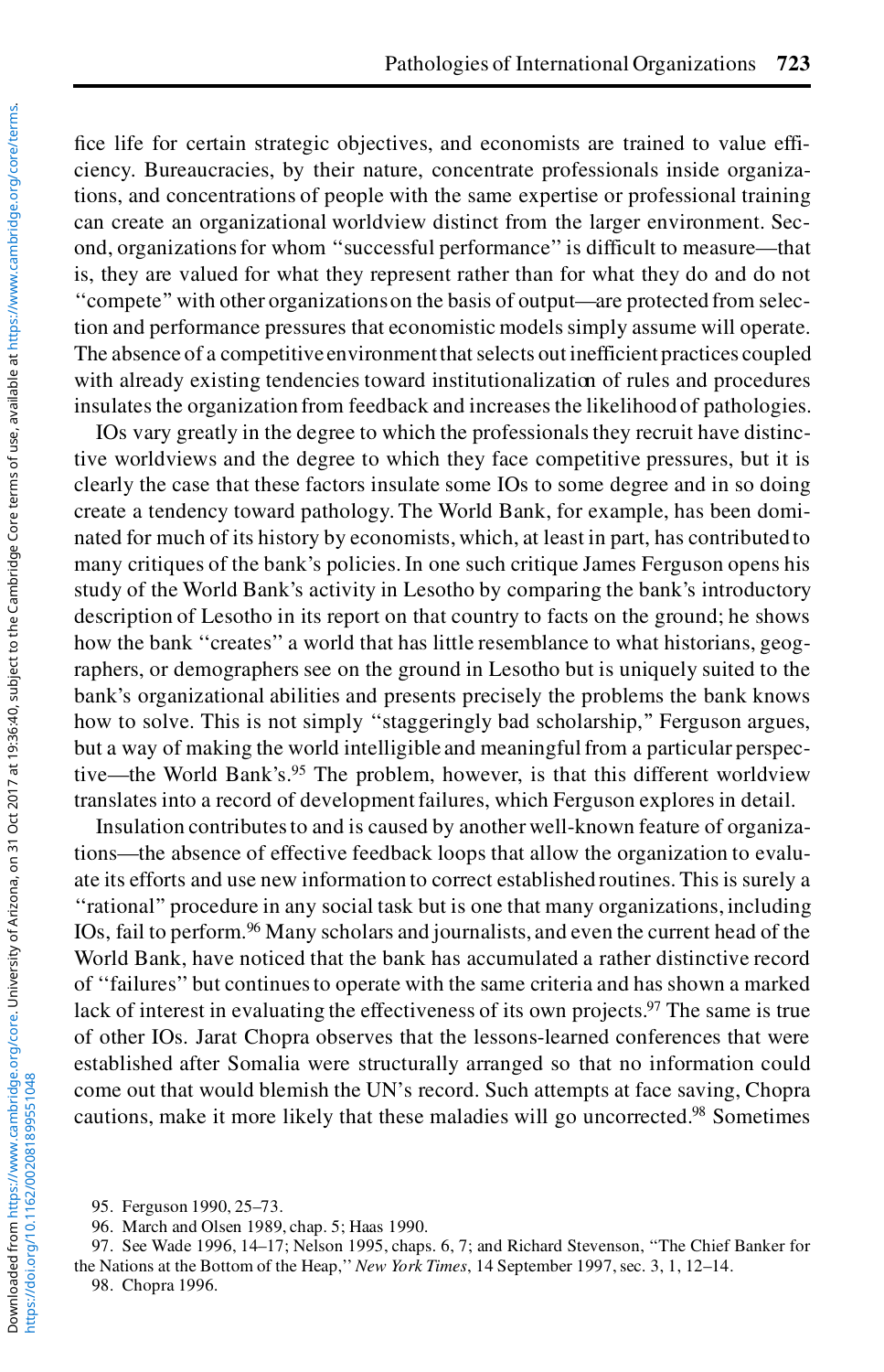new evaluative criteria are hoisted in order to demonstrate that the failures were not really failures but successes.

**Cultural contestation.** Organizationalcoherence is an accomplishmentrather than a given. Organizational control within a putative hierarchy is always incomplete, creating pockets of autonomy and political battles within the bureaucracy.<sup>99</sup> This is partly a product of the fact that bureaucracies are organized around the principle of division-of-labor, and different divisions tend to be staffed by individuals who are "experts" in their assigned tasks. These different divisions may battle over budgets or material resources and so follow the bureaucratic politics model, but they may also clash because of distinct internal cultures that grow up inside different parts of the organization.Different segments of the organization may develop different ways of making sense of the world, experience different local environments, and receive different stimuli from outside; they may also be populated by different mixes of professions or shaped by different historical experiences.All of these would contribute to the development of different local cultures within the organization and different ways of perceiving the environment and the organization's overall mission. Organizations may try to minimize complicationsfrom these divisions by arranging these demands hierarchically, but to the extent that hierarchy resolves conflict by squelching input from some subunits in favor of others, the organization loses the benefits of a division of labor that it was supposed to provide. More commonly, though, attempts to reconcile competing worldviews hierarchically are simply incomplete. Most organizations develop overlapping and contradictory sets of preferences among subgroups.<sup>100</sup> Consequently, different constituencies representing different normative views will suggest different tasks and goals for the organization, resulting in a clash of competing perspectives that generates pathological tendencies.

The existence of cultural contestation might be particularly true of high-profile and expansive IOs like the UN that have vague missions, broad and politicized constituencies, and lots of divisionsthat are developed over time and in response to new environmental demands. Arguably a number of the more spectacular debacles in recent UN peacekeeping operations might be interpreted as the product of these contradictions.

Consider the conflict between the UN's humanitarian missions and the value it places on impartiality and neutrality. Within the organization there are many who view impartiality as a core constitutive principle of UN action. On the one hand, the UN's moral standing, its authority, and its ability to persuade all rest on this principle. On the other hand, the principles of humanitarianism require the UN to give aid to those in need—values that are particularly strong in a number of UN relief and humanitarian agencies. These two norms of neutrality and humanitarian assistance, and the parts of the bureaucracy most devoted to them, come into direct conflict in those situations where providing humanitarian relief might jeopardize the UN's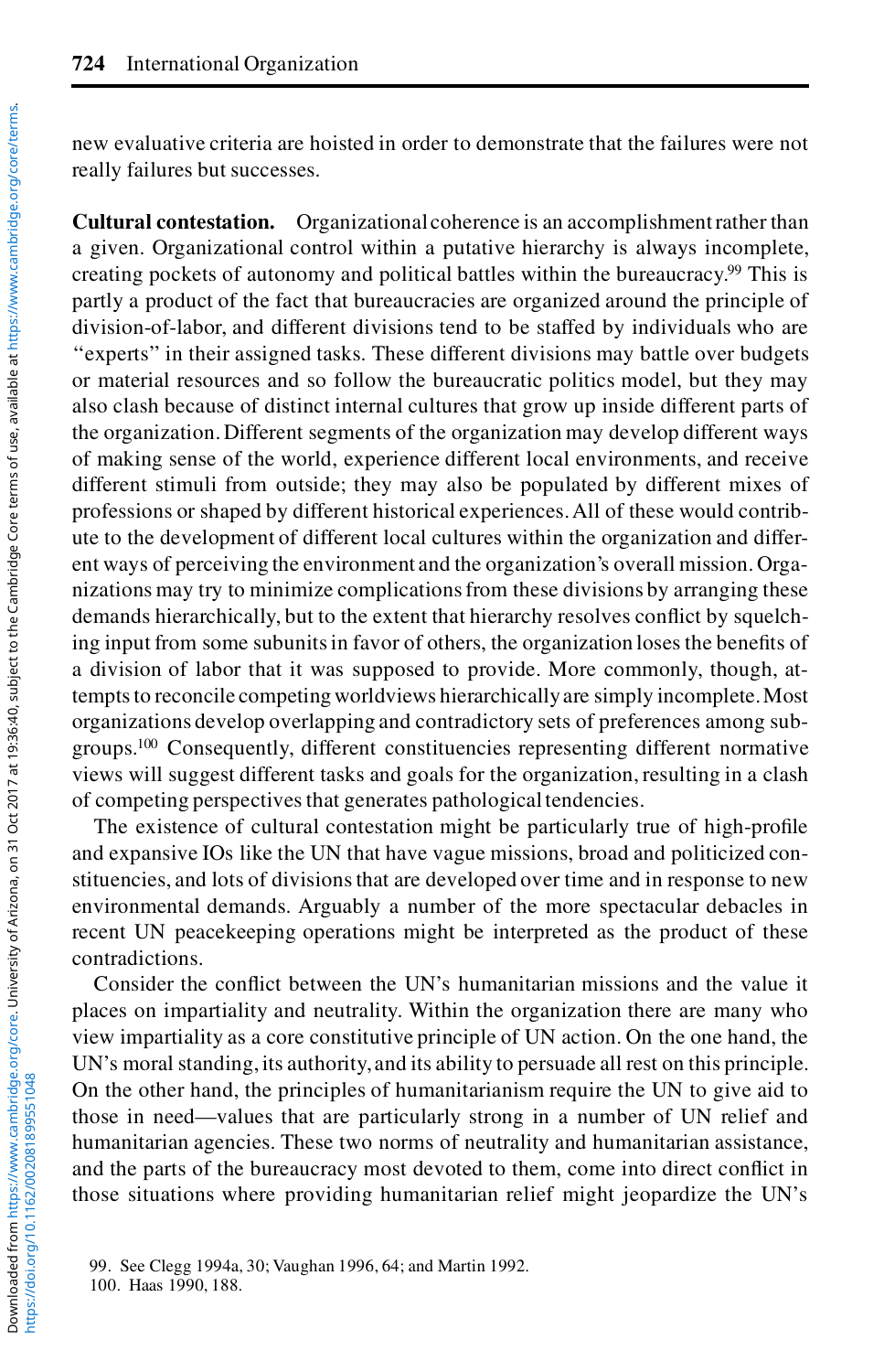vaunted principle of neutrality. Bosnia is the classic case in point. On the one hand, the ''all necessary means'' provision of Security Council resolutions gave the UN authority to deliver humanitarian aid and protect civiliansin the safe havens. On the other hand, the UN abstained from ''taking sides'' because of the fear that such actions would compromise its neutrality and future effectiveness. The result of these conflicts was a string of contradictory policies that failed to provide adequately for the UN's expanding humanitarian charges.<sup>101</sup> According to Shashi Tharoor, a UN official intimately involved in these decisions, ''It is extremely difficult to make war and peace with the same people on the same territory at the same time.'' 102

UNHCR provides another possible example of cultural contestation. Historically, the UNHCR's Protection Division has articulated a legalistic approach toward refugee matters and thus tends to view the UNHCR and itself as the refugee's lawyer and as the protector of refugee rights under international law. Those that inhabit the UNHCR's regional bureaus, however, have been characterized as taking a less ''narrow" view of the organization's mission, stressing that the UNHCR must take into account the causes of refugee flows and state pressures. These cultural conflicts have been particularly evident, according to many observers, when the UNHCR contemplates a repatriation exercise in areas of political instability and conflict: protection officers demand that the refugees' rights, including the right of nonrefoulement, be safeguarded, whereas the regional bureaus are more willing to undertake a risky repatriation exercise if it might serve broader organizationalgoals, such as satisfying the interests of member states, and regional goals, such as facilitating a peace agreement.<sup>103</sup>

Although bureaucratic culture is not the only source of IO dysfunction, it is a potentially powerful one that creates broad patterns of behavior that should interest international relations scholars. None of the sources of pathologies sketched here is likely to appear in isolation in any empirical domain. These processes interact and feed on each other in ways that will require further theorizing and research. Moreover, while we have highlighted the organization's internal characteristics, we must always bear in mind that the external environment presses upon and shapes the internal characteristics of the organization in a host of ways. Cultural contestation within an organization frequently originates from and remains linked to normative contradictions in the larger environment. Demands from states can be extremely important determinants of IO behavior and may override internal cultural dynamics, but they can also set them in place if conflicting state demands result in the creation of organizational structures or missions that are prone to pathology. As we begin to explore dysfunctional and pathologicalbehavior, we must bear in mind the complex relationship between different causal pathways, remaining closely attentive to both the internal organizational dynamics and the IO's environment.

- 101. See Barnett 1997a; David Rieff, ''We Hate You,'' *New Yorker*, 4 September 1995, 41–48; David
- Rieff, ''The Institution That Saw No Evil,'' *The New Republic*, 12 February 1996, 19–24; and Rieff 1996.

<sup>102.</sup> Quoted in Weiss 1996, 85; also see Rieff 1996, 166, 170, 193.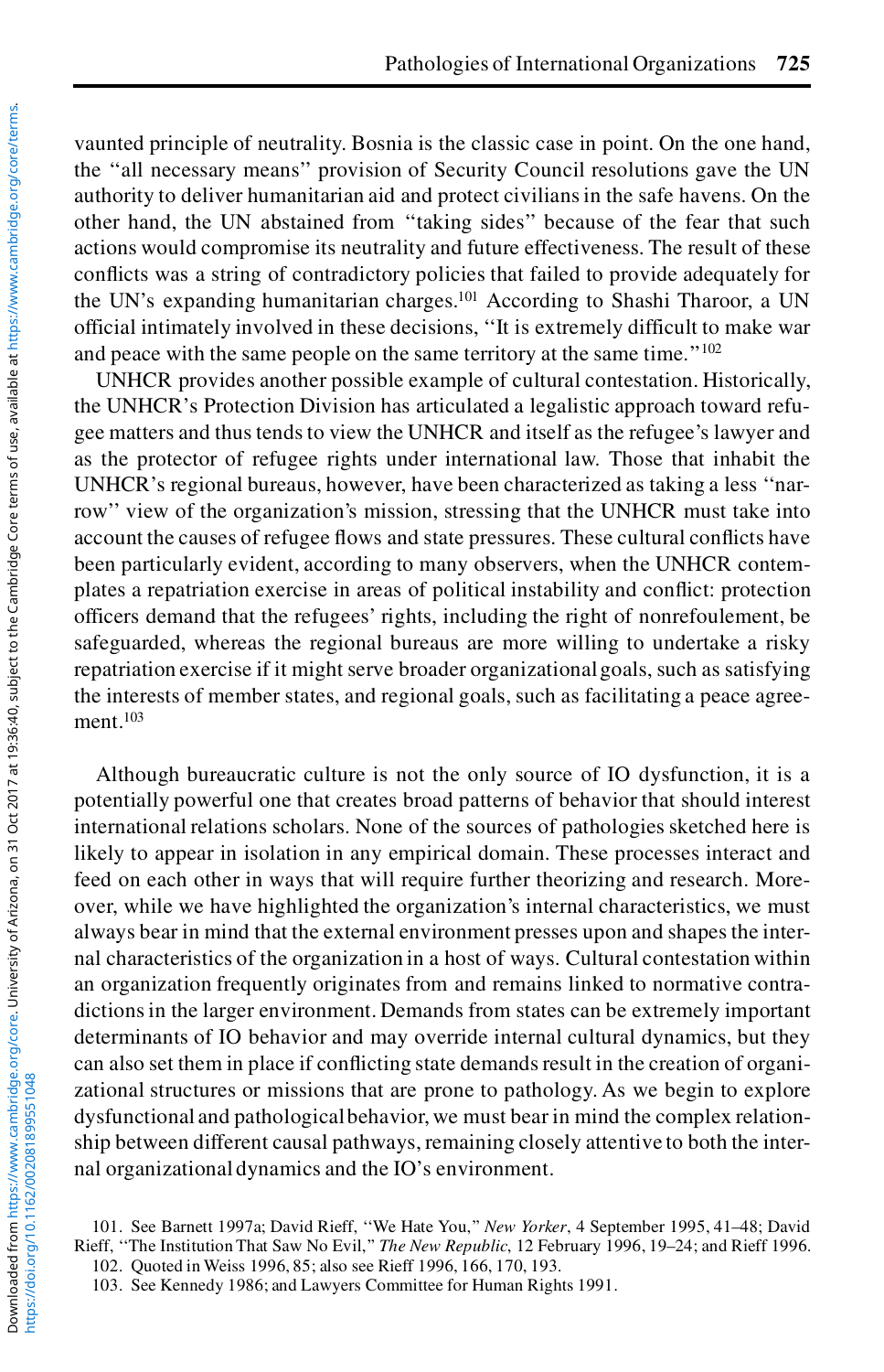## **Conclusion**

For all the attention international relations scholars have paid to international institutions over the past several decades, we know very little about the internal workings of IOs or about the effects they have in the world. Our ignorance, we suspect, is in large part a product of the theoretical lens we have applied. From an economistic perspective, the theoretically interesting question to ask about IOs is why they are created in the first place. Economists want to know why we have firms; political scientists want to know why we have IOs. In both cases, the question flows naturally from first theoretical principles. If you think that the world looks like a microeconomic market—anarchy, firms (or states) competing to maximize their utilities what is anomalous and therefore theoretically interesting is cooperation. Consequently, our research tends to focus on the bargains states strike to make or reshape IOs. Scholars pay very little attention to what goes on subsequently in their day-today operations or even the larger effects that they might have on the world.

Viewing IOs through a constructivist or sociological lens, as we suggest here, reveals features of IO behavior that should concern international relations scholars because they bear on debates central to our field—debates about whether and how international institutions matter and debates about the adequacy of a statist ontology in an era of globalization and political change. Three implications of this alternative approach are particularly important. First, this approach provides a basis for treating IOs as purposive actors. Mainstream approaches in political science that are informed by economic theories have tended to locate agency in the states that comprise IO membership and treat IOs as mere arenas in which states pursue their policies. By exploring the normative support for bureaucratic authority in the broader international culture and the way IOs use that authority to construct the social world, we provide reasons why IOs may have autonomy from state members and why it may make sense analytically to treat them as ontologically independent. Second, by providing a basis for that autonomy we also open up the possibility that IOs are powerful actors who can have independent effects on the world. We have suggested various ways to think about how IOs are powerful actors in global politics, all of which encourage greater consideration of how IOs affect not only discrete outcomes but also the constitutive basis of global politics.

Third, this approach also draws attention to normative evaluations of IOs and questions what appears to us to be rather uncritical optimism about IO behavior. Contemporary international relations scholars have been quick to recognize the positive contributionsthat IOs can make, and we, too, are similarly impressed. But for all their desirable qualities, bureaucracies can also be inefficient, ineffective, repressive, and unaccountable.Internationalrelationsscholars, however, have shown little interest in investigating these less savory and more distressing effects. The liberal Wilsonian tradition tendsto see IOs as promoters of peace, engines of progress, and agents for emancipation.Neoliberals have focused on the impressive way in which IOs help states to overcome collective action problems and achieve durable cooperation. Realists have focused on their role as stabilizing forces in world politics. Constructivists,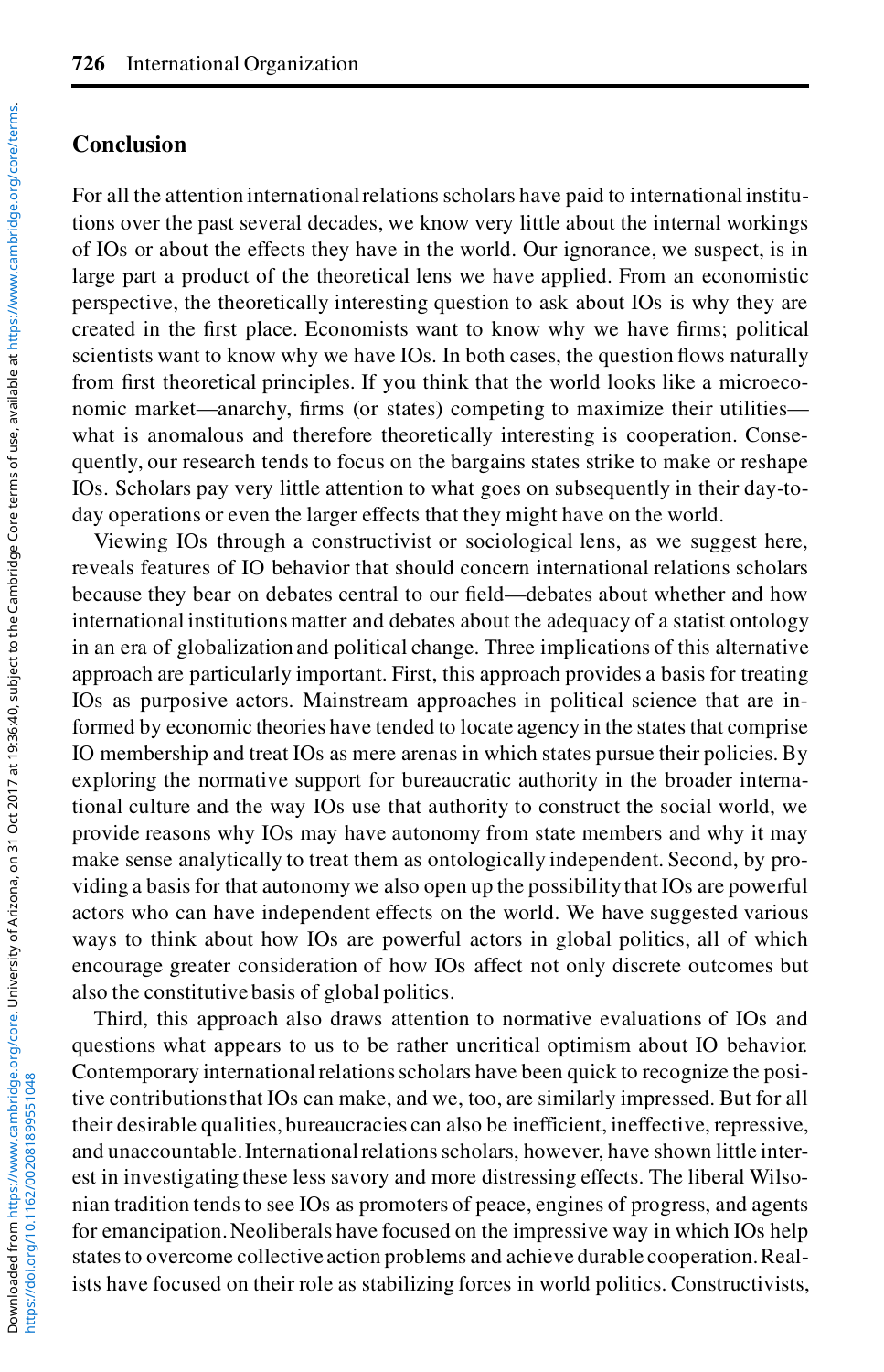too, have tended to focus on the more humane and other-regarding features of IOs, but there is nothing about social construction that necessitates "good" outcomes. We do not mean to imply that IOs are ''bad''; we mean only to point out theoretical reasons why undesirable behavior may occur and suggest that normative evaluation of IO behaviorshould be an empirical and ethical matter, not an analytic assumption.

## **References**

Alger, Chadwick. 1963. United Nations Participation as a Learning Process. *Public Opinion Quarterly* 27  $(3):411-26$ 

Allison, Graham. 1971. *Essence of Decision*. Boston: Little, Brown.

Alvesson, Mats. 1996. *Cultural Perspectives on Organizations*. New York: Cambridge University Press. Amnesty International. 1997a. In Search of Safety: The Forcibly Displaced and Human Rights in Africa.

AI Index, 20 June, AFR 01/05/97. Available from <www.amnesty.org/ailib/aipub/1997/10100597.htm>. -. 1997b. Rwanda: Human Rights Overlooked in Mass Repatriation. Available from  $\lt$ www.

amnesty.org/ailib/aipub/1997/AFR/147002797.htm>.

Anonymous. 1997. The UNHCR Note on International Protection You Won't See. *International Journal of Refugee Law* 9 (2):267–73.

Arendt, Hannah. 1977. *Eichmann in Jerusalem: A Report on the Banality of Evil*. New York: Penguin.

Ascher, William. 1983. New Development Approaches and the Adaptability of International Agencies: The Case of the World Bank. *International Organization* 37 (3):415–39.

Ayres, Robert L. 1983.*Banking on the Poor: The World Bank and World Poverty*. Cambridge, Mass.: MIT Press.

Baldwin, David, ed. 1993. *Neorealism and Neoliberalism*. New York: Columbia University Press.

Barnett, Michael. 1997a. The Politics of Indifference at the United Nations and Genocide in Rwanda and Bosnia. In *This Time We Knew: Western Responses to Genocide in Bosnia,* edited by Thomas Cushman and Stjepan Mestrovic, 128–62. New York: New York University Press.

———. 1996. *Bureaucracy*. 2d ed. Minneapolis: University of Minnesota Press.

Bendor, Jonathan, and Thomas Hammond. 1992. Rethinking Allison's Models. *American Political Sci ence Review* 82 (2):301–22.

Berger, Peter, and Thomas Luckmann. 1966. *The Social Construction of Reality*. New York: Doubleday.

Blumer, Herbert. 1969.*Symbolic Interactionism:Perspective and Method*. EnglewoodCliffs, N.J.: Prentice-Hall.

- Bourdieu, Pierre. 1994. On Symbolic Power. In *Language and Symbolic Power*, edited by Pierre Bourdieu, 163–70. Chicago: University of Chicago Press.
- Boutros-Ghali, Boutros. 1995. *Agenda for Peace*. 2d ed. New York: UN Press.
	- ———. 1996a. Global Leadership After the Cold War. *Foreign Affairs* 75:86–98.
		- ———. 1996b. *Agenda for Democratization*. New York: UN Press.

Bruner, Jerome. 1990. *Acts of Meaning*. Cambridge, Mass.: Harvard University Press.

Burley, Anne-Marie, and Walter Mattli. 1993. Europe Before the Court: A Political Theory of Integration. *International Organization* 47 (1):41–76.

- Burrell, Gibson, and Gareth Morgan. 1979. *Sociological Paradigms and Organizational Analysis*. London: Heinemman.
- Call, Chuck, and Michael Barnett. Forthcoming. Looking for a Few Good Cops: Peacekeeping, Peacebuilding, and U.N. Civilian Police. *International Peacekeeping*.

<sup>———.</sup> 1997b. The UN Security Council, Indifference, and Genocide in Rwanda. *Cultural Anthropology* 12 (4):551–78.

Beetham, David. 1985. *Max Weber and the Theory of Modern Politics*. New York: Polity.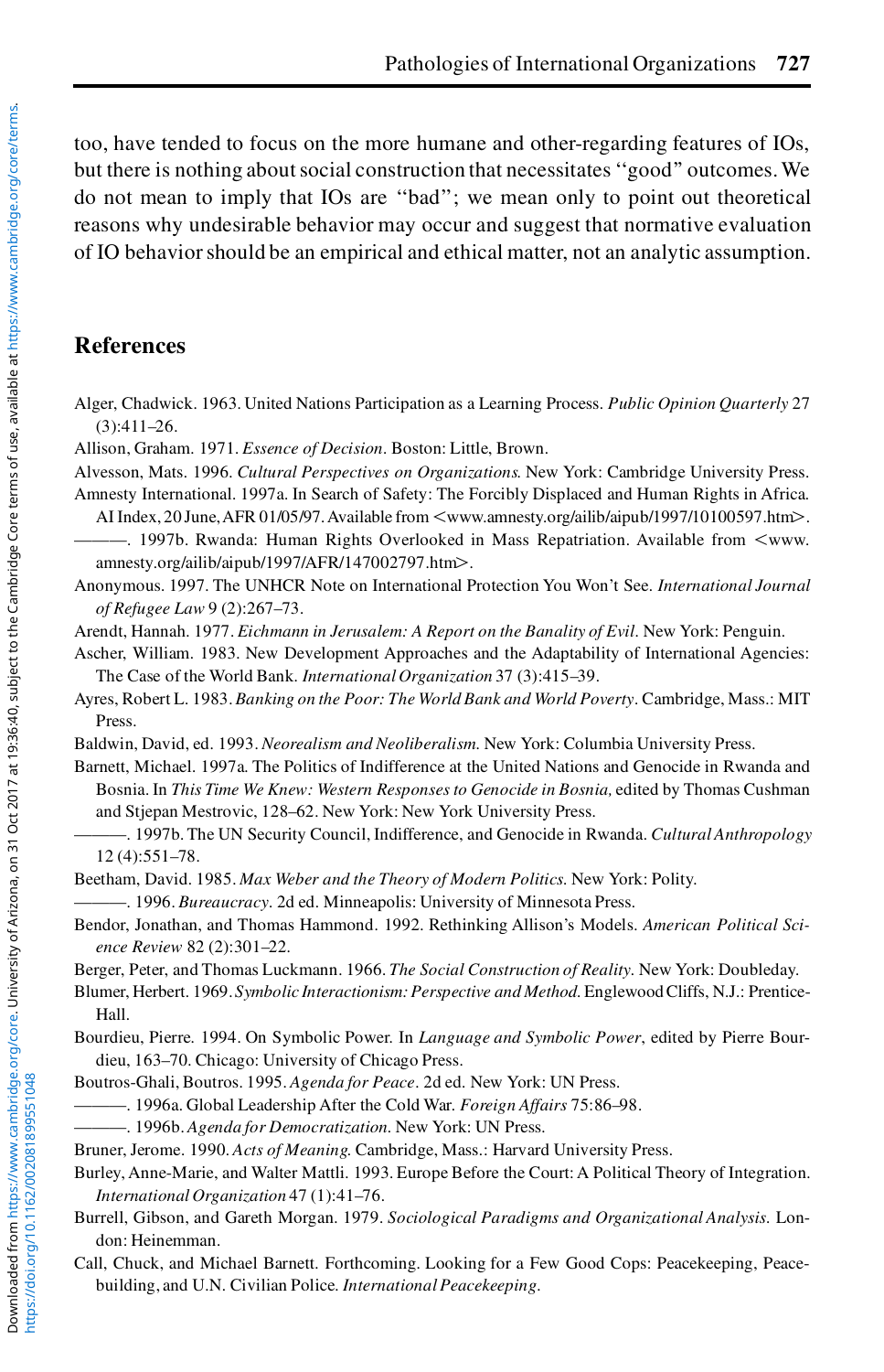Campbell, John. 1998. Institutional Analysis and the Role of Ideas in Political Economy. *Theory and Society* 27:377–409.

Carr, Edward H. [1939] 1964. *The Twenty Year's Crisis*. New York: Harper Torchbooks.

- Chimni, B. 1993.The Meaning of Words and the Role of UNHCR in Voluntary Repatriation. *International Journal of Refugee Law* 5 (3):442–60.
- Chopra, Jarat. 1996. Fighting for Truth at the UN. *Crosslines Global Report*, 26 November, 7–9.
- Chopra, Jarat, Age Eknes, and Toralv Nordbo. 1995. *Fighting for Hope in Somalia*. Oslo: NUPI.
- Claude, Inis L., Jr. 1966. Collective Legitimization as a Political Function of the United Nations. *International Organization* 20 (3):337–67.
- Clegg, Stewart. 1994a. Power and Institutionsin the Theory of Organizations. In *Toward a New Theory of Organizations*, edited by John Hassard and Martin Parker, 24–49. New York: Routledge.
	- ———. 1994b. Weber and Foucault: Social Theory for the Study of Organizations. *Organization* 1 (1): 149–78.
- Coase, Ronald. 1937.The Nature of the Firm. *Economica* 4 (November):386–405.
- Commission on Global Governance. 1995. *Our Global Neighborhood*. New York: Oxford University **Press**.
- Cooper, Frederick, and Randy Packard, eds. 1998. *International Development and the Social Sciences*. Berkeley: University of California Press.
- Cox, Robert. 1980.The Crisis of World Order and the Problem of International Organization in the 1980s. *International Journal* 35 (2):370–95.
	- ———. 1992. Multilateralism and World Order. *Review of International Studies* 18 (2):161–80.
	- ———. 1996.The Executive Head: An Essay on Leadership in International Organization.In *Approaches to World Order*, edited by Robert Cox, 317–48. New York: Cambridge University Press.
- Cox, Robert, and Harold Jacobson. 1977. Decision Making. *International Social Science Journal* 29 (1):115–33.
- Cox, Robert, Harold Jacobson, Gerard Curzon,Victoria Curzon,Joseph Nye, Lawrence Scheinman,James Sewell, and Susan Strange. 1974. *The Anatomy of In uence: Decision Making in International Organization.* New Haven, Conn.: Yale University Press.
- Deutsch, Karl. 1963.*The Nerves of Government: Models of PoliticalCommunication and Control*. Glencoe, Ill.: Free Press.
- Dillon, Patricia, Thomas Ilgen, and Thomas Willett. 1991. Approaches to the Study of International Organizations: Major Paradigms in Economics and Political Science. In *The Political Economy of International Organizations:A Public Choice Approach*, edited by Ronald Vaubel and Thomas Willett, 79–99. Boulder, Colo.: Westview Press.
- DiMaggio, Paul J., and Walter W. Powell. 1983. The Iron Cage Revisited: Institutional Isomorphism and Collective Rationality in Organizational Fields. *American SociologicalReview* 48:147–60.
- Dobbin, Frank. 1994. Cultural Models of Organization: The Social Construction of Rational Organizing Principles. In *The Sociology of Culture*, edited by Diana Crane, 117–42. Boston: Basil Blackwell.
- Douglas, Mary. 1986. *How Institutions Think*. Syracuse, N.Y.: Syracuse University Press.
- Doyle, Michael. 1997. *Ways of War and Peace*. New York: Norton.
- Escobar,Arturo. 1995.*EncounteringDevelopment: The Making and Unmaking of the Third World*. Princeton, N.J.: Princeton University Press.
- Featherston, A. B. 1995. Habitus in Cooperating for Peace: A Critique of Peacekeeping. In *The New Agenda for Global Security: Cooperating for Peace and Beyond*, edited by Stephanie Lawson, 101–18. St. Leonards, Australia: Unwin and Hyman.
- Feld,WernerJ., and Robert S.Jordan, with Leon Hurwitz. 1988.*InternationalOrganizations:A Comparative Approach*. 2d ed. New York: Praeger.
- Feldstein, Martin. 1998. Refocusing the IMF. *Foreign Affairs* 77 (2):20–33.
- Ferguson, James. 1990. *The Anti-Politics Machine: ''Development,'' Depoliticization, and Bureaucratic Domination in Lesotho*. New York: Cambridge University Press.
- Finnemore, Martha. 1993. International Organizations as Teachers of Norms: The United Nations Educational, Scientific, and Cultural Organization and Science Policy. *International Organization* 47: 565-97.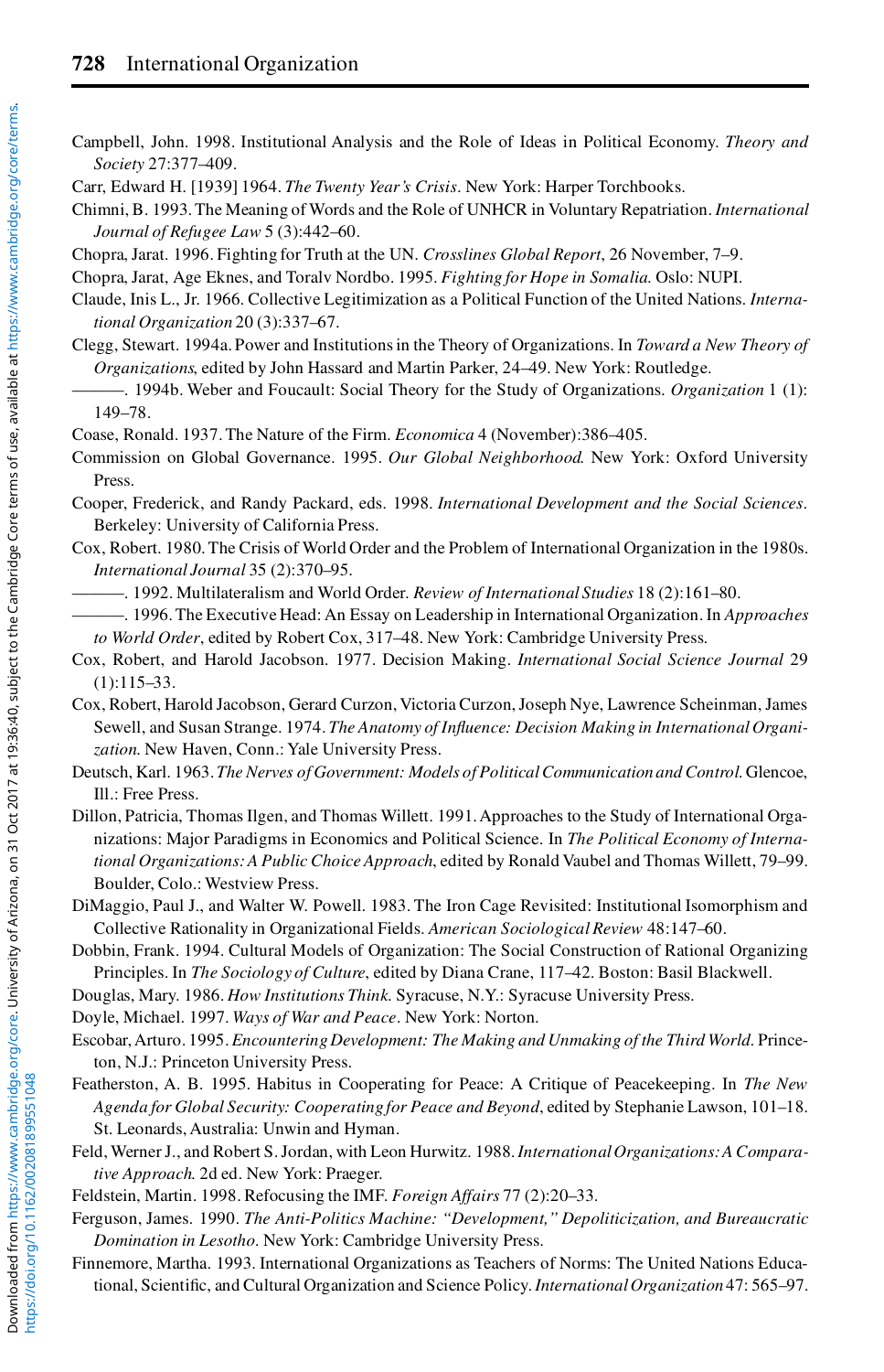- ———. 1996a. Norms, Culture, and World Politics: Insights from Sociology's Institutionalism. *International Organization* 50 (2):325–47.
- ———. 1996b.*National Interests in International Society*. Ithaca, N.Y.: Cornell University Press.
- Fisher, William. 1997. Doing Good? The Politics and Antipolitics of NGO Practices. *Annual Review of Anthropology* 26:439–64.

Foucault, Michel. 1977. *Discipline and Punish*. New York: Vintage Press.

- Gallaroti, Guilio. 1991.The Limits of International Organization. *International Organization* 45 (2):183– 220.
- Gerth, H. H., and C. Wright Mills. 1978. *From Max Weber: Essays in Sociology*. New York: Oxford University Press.

Goodwin-Gill, Guy. 1996. *Refugee in International Law.* New York: Oxford Clarendon.

Gran, Guy. 1986. BeyondAfrican Famines: Whose Knowledge Matters? *Alternatives* 11:275–96.

- Grandori, Anna. 1993. Notes on the Use of Power and Efficiency Constructs in the Economics and Sociology of Organizations. In *Interdisciplinary Perspectives on Organizational Studies*, edited by S. Lindenberg and H. Schreuder, 61–78. New York: Pergamon
- Gupta, Akhil. 1998. *Postcolonial Developments: Agriculture in the Making of Modern India*. Durham, N.C.: Duke University Press.

Haas, Ernst. 1990. *When Knowledge Is Power*. Berkeley: University of California Press.

Haas, Ernst, and Peter Haas. 1995. Learning to Learn: Improving International Governance. *Global Gov ernance* 1 (3):255–85.

Haas, Peter, ed. 1992. Epistemic Communities. *International Organization* 46 (1). Special issue.

Handelman, Don. 1995. Comment. *Current Anthropology* 36 (2):280–81.

Harrell-Bond, Barbara. 1989. Repatriation: Under What ConditionsIs It the Most Desirable Solution for Refugees? *African Studies Review* 32 (1):41–69.

Hartigan, Kevin. 1992.Matching Humanitarian Norms with Cold, Hard Interests: The Making of Refugee Policies in Mexico and Honduras, 1980–89. *International Organization* 46:709–30.

- Helms, Jesse. 1996. Saving the UN. *Foreign Affairs* 75 (5):2–7.
- Hendrie, Barbara. 1997. Knowledge and Power:A Critique of an InternationalRelief Operation. *Disasters* 21 (1):57–76.
- Heyman, Josiah McC. 1995. Putting Power in theAnthropologyof Bureaucracy. *Current Anthropology*36 (2):261–77.
- Hirsch, John, and Robert Oakley. 1995. *Somalia and Operation Restore Hope: Re ections on Peacemaking and Peacekeeping*. Washington, D.C.: USIP Press.
- Human Rights Watch. 1997. Uncertain Refuge: International Failures to Protect Refugees. Vol. 1, no. 9 (April).

Hurrell, Andrew, and Ngaire Woods. 1995. Globalisation and Inequality. *Millennium* 24 (3):447–70.

- Immergut, Ellen. 1998. The Theoretical Core of the New Institutionalism. *Politics and Society* 26 (1): 5–34.
- Jackson, Robert. 1993. The Weight of Ideas in Decolonization: Normative Change in International Relations. In *Ideas and Foreign Policy*, edited by Judith Goldstein and Robert O. Keohane, 111–38. Ithaca, N.Y.: Cornell University Press.
- Jacobson, Harold. 1979. *Networks of Interdependence*. New York: Alfred A. Knopf.
- Joint Evaluation of Emergency Assistance to Rwanda. 1996. *The International Response to Conict and Genocide: Lessons from the Rwanda Experience*. 5 vols. Copenhagen: Steering Committee of the Joint Evaluation of Emergency Assistance to Rwanda.
- Kapur, Devesh. 1998.The IMF: A Cure or a Curse? *Foreign Policy* 111:114–29.
- Katzenstein, Peter J., ed. 1996. *The Culture of National Security: Identity and Norms in World Politics*. New York: Columbia University Press.
- Keck, Margaret, and Kathryn Sikkink. 1998. *Activists Beyond Borders*. Ithaca, N.Y.: Cornell University Press.
- Keeley, James. 1990. Toward a Foucauldian Analysis of International Regimes. *International Organization* 44 (1):83–105.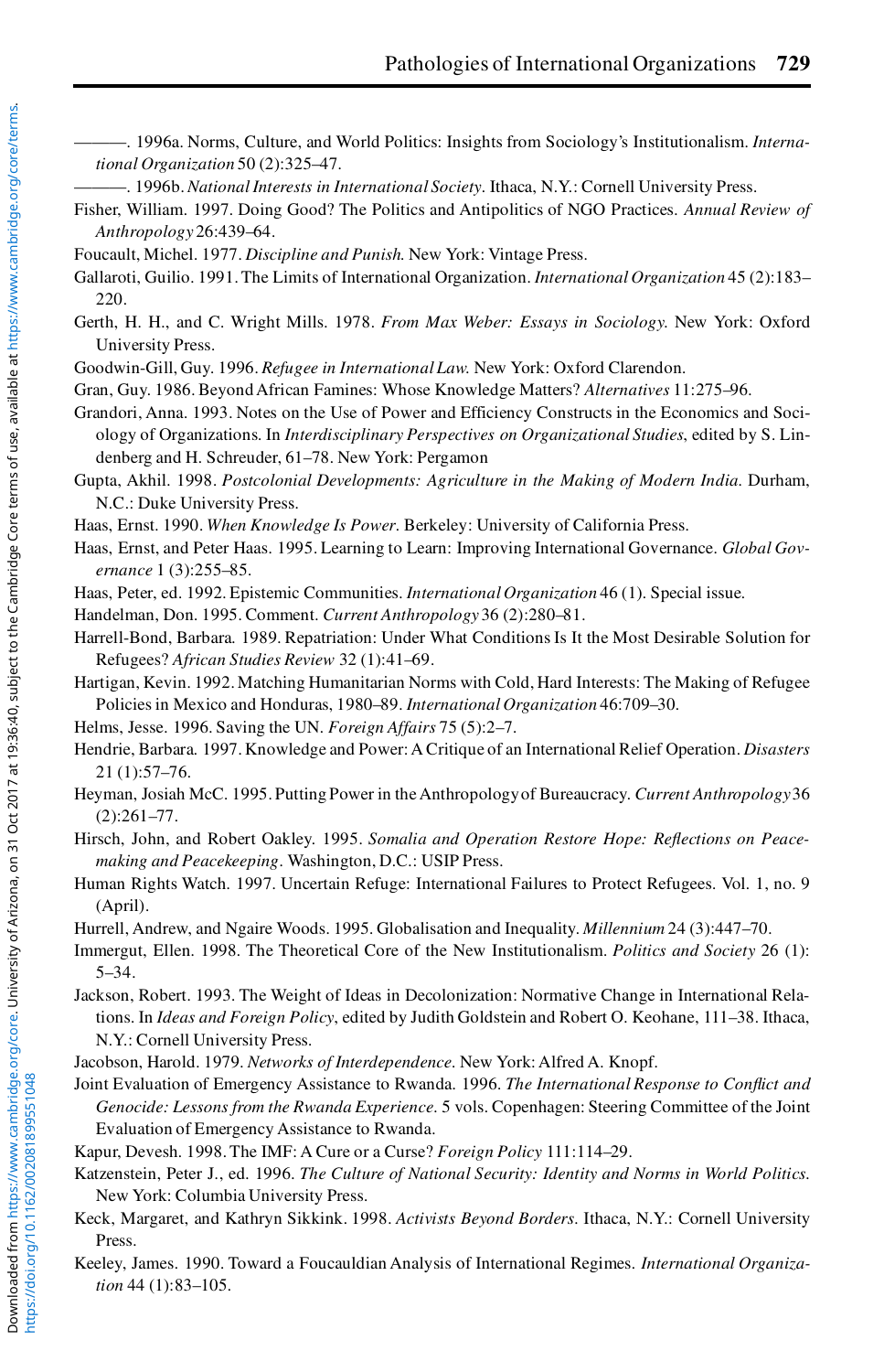- Keen, David. 1994. *The Benets of Famine: A Political Economy of Famine and Relief in Southwestern Sudan, 1983–89*. Princeton, N.J.: Princeton University Press
- Kennedy, David. 1986. International Refugee Protection. *Human Rights Quarterly* 8:1–9.
- Keohane, Robert O. 1984. *After Hegemony*. Princeton, N.J.: Princeton University Press.
- Kiewiet, D. Roderick, and Matthew McCubbins. 1991. *The Logic of Delegation*. Chicago: University of Chicago Press.
- Krasner, Stephen D. 1991. Global Communications and National Power: Life on the Pareto Frontier. *World Politics* 43 (3):336–66.

———. 1983a. Regimes and the Limits of Realism: Regimes as Autonomous Variables. In *International Regimes*, edited by Stephen Krasner, 355–68. Ithaca, N.Y.: Cornell University Press.

Krasner, Stephen D., ed. 1983b.*InternationalRegimes*. Ithaca, N.Y.: Cornell University Press.

- Krause, Keith, and Michael Williams. 1996. Broadening the Agenda of Security Studies: Politics and Methods. *Mershon International Studies Review* 40 (2):229–54.
- Lake, David. 1996. Anarchy, Hierarchy, and the Variety of International Relations. *International Organization* 50 (1):1–34.
- Lawyers Committee for Human Rights. 1991. *General Principles Relating to the Promotion of Refugee Repatriation*. New York: Lawyers Committee for Human Rights.
- Legro, Jeffrey. 1997. Which Norms Matter? Revisiting the ''Failure'' of Internationalism. *International Organization* 51 (1):31–64.
- Lipartito, Kenneth. 1995. Culture and the Practice of Business History. *Business and Economic History* 24 (2):1–41.
- Lipson, Michael. 1999. International Cooperation on Export Controls: Nonproliferation, Globalization, and Multilateralism. Ph.D. diss., University of Wisconsin, Madison.
- Malkki, Liisa. 1996. Speechless Emissaries: Refugees, Humanitarianism, and Dehistoricization. *Cultural Anthropology* 11 (3):377–404.
- March, James. 1988. *Decisions and Organizations*. Boston: Basil Blackwell.
- ———. 1997.UnderstandingHow Decisions Happen in Organizations.In *OrganizationalDecision Making*, edited by Z. Shapira, 9–33. New York: Cambridge University Press.
- March, James, and Johan P. Olsen. 1989.*Rediscovering Institutions:The OrganizationalBasis of Politics*. New York: Free Press.
- Martin, Joan. 1992. *Cultures in Organizations:Three Perspectives*. New York: Oxford University Press. Matthews, Jessica Tuchman. 1989. Redefining Security. *Foreign Affairs* 68 (2):162-77.
- McNeely, Connie. 1995. *Constructing the Nation-State:International Organization and Prescriptive Action*. Westport, Conn.: Greenwood Press.
- Mearsheimer, John. 1994. The False Promise of International Institutions. *International Security* 19 (3): 5–49.
- Meyer, John W., and Brian Rowan. 1977. Institutionalized Organizations: Formal Structure as Myth and Ceremony. *American Journal of Sociology* 83:340–63.
- Meyer, John W., and W. Richard Scott. 1992. *OrganizationalEnvironments: Ritual and Rationality*. Newbury Park, Calif.: Sage.
- Meyer, Marshall, and Lynne Zucker. 1989. *Permanently Failing Organizations*. Newbury Park: Sage Press.
- Miller, Gary, and Terry M. Moe. 1983. Bureaucrats, Legislators, and the Size of Government. *American Political Science Review* 77 (June):297–322.
- Moe, Terry M. 1984. The New Economics of Organization. *American Journal of Political Science* 28: 739–77.
- Moravcsik,Andrew. 1997.Taking Preferences Seriously: Liberal Theory and International Politics. *International Organization* 51 (4):513–54.
	- ———. 1999. A New Statecraft? Supranational Entrepreneurs and International Cooperation. *International Organization* 53 (2):267–306.
- Mouzelis, Nicos. 1967. *Organization and Bureaucracy*. Chicago: Aldine.
- Murphy, Craig. 1994. *International Organizations and Industrial Change*. New York: Oxford University Press.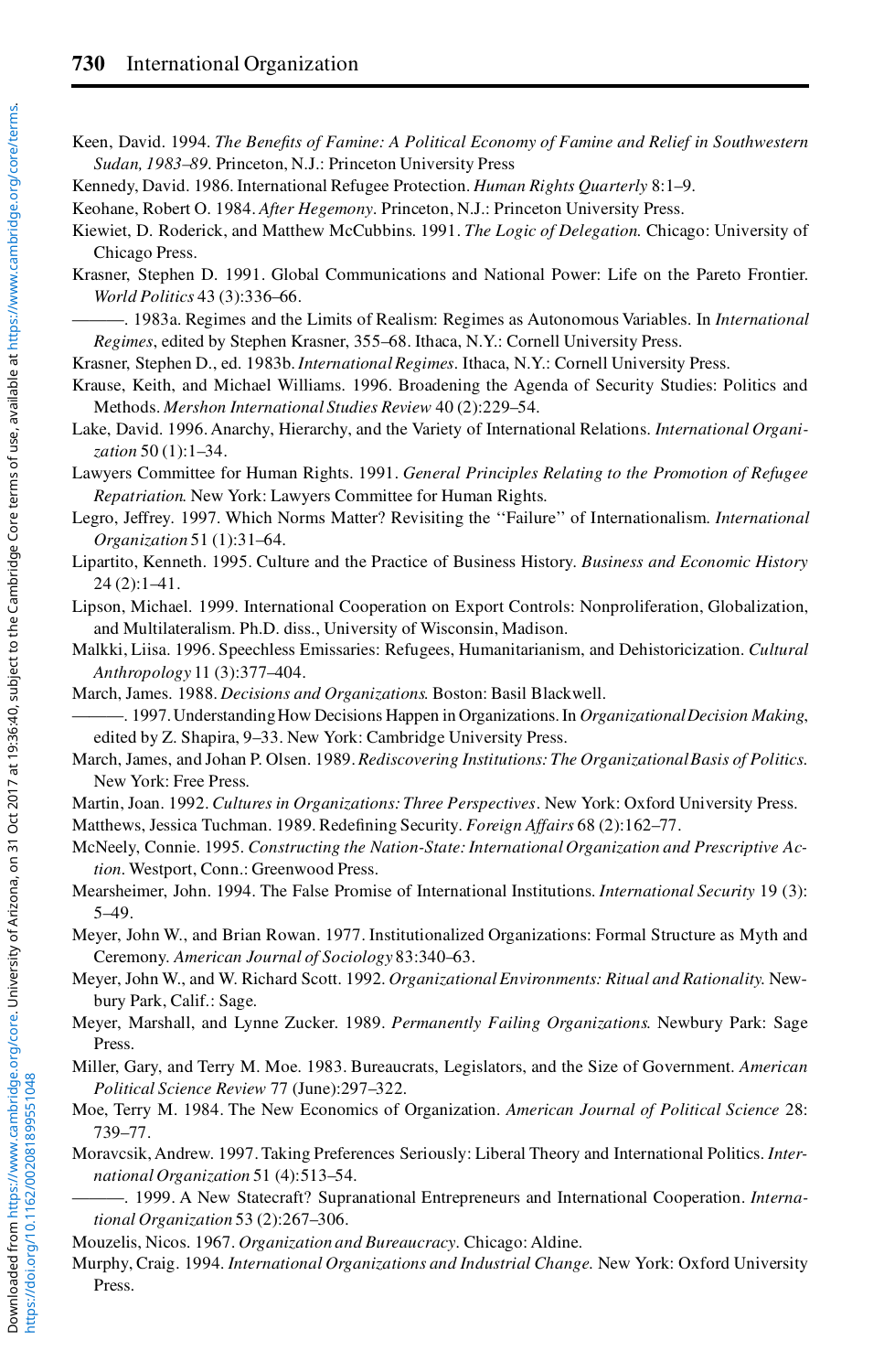Nelson, Paul. 1995. *The World Bank and Non-Governmental Organizations*. New York: St. Martin's Press. Ness, Gayl, and Steven Brechin. 1988. Bridging the Gap: International Organizations as Organizations. *International Organization* 42 (2):245–73.

Niskanen, William A. 1971. *Bureaucracy and Representative Government*. Chicago: Aldine.

- Paris, Roland. 1997. Peacebuilding and the Limits of Liberal Internationalism. *International Security* 22 (2):54–89.
- Perry, William. 1996. Defense in an Age of Hope. *Foreign Affairs* 75 (6):64–79.
- Pollack, Mark. 1997. Delegation, Agency, and Agenda-Setting in the European Community. *International Organization* 51 (1):99–134.
- Powell, Walter W., and PaulJ. DiMaggio, eds. 1991. *The New Institutionalismin OrganizationalAnalysis*. Chicago: University of Chicago Press.
- Pratt, John, and Richard J. Zeckhauser. 1985. *Principals and Agents: The Structure of Business*. Boston: Harvard Business School Press.
- Price, Richard. 1997. *The Chemical Weapons Taboo*. Ithaca, N.Y.: Cornell University Press.
- Radelet, Steven, and Jeffrey Sach. 1999. What Have We Learned, So Far, From the Asian Financial Crisis? Harvard Institute for International Development, 4 January. Available from <www.hiid.harvard.edu/ pub/other/aea122.pdf>.
- Rieff, David. 1996. *Slaughterhouse*. New York: Simon and Schuster.
- Rittberger, Volker, ed. 1993. *Regime Theory and InternationalRelations*. Oxford: Clarendon Press.
- Ross, George. 1995. *Jacques Delors and European Integration*. New York: Oxford University Press.
- Ruggie, John. 1996. *Winning the Peace*. New York: Columbia University Press.
- ———. 1998.What Makes the World Hang Together. *International Organization* 52 (3):855–86.
- Sandholtz, Wayne. 1993. Choosing Union: Monetary Politics and Maastricht. *International Organization* 47:1–40.
- Sagan, Scott. 1993. *The Limits of Safety: Organizations,Accidents, and Nuclear Weapons*. Princeton, N.J.: Princeton University Press.
- Schaar, John. 1984. Legitimacy in the Modern State. In *Legitimacy and the State*, edited by William Connolly, 104–33. Oxford: Basil Blackwell.
- Schien, Edgar. 1996. Culture: The Missing Concept in Organization Studies. *Administrative Studies Quarterly* 41:229–40.
- Scott, W. Richard. 1992. *Organizations: Rational, Natural, and Open Systems*. 3d ed. Englewood Cliffs, N.J.: Prentice-Hall.

Shanks,Cheryl, Harold K. Jacobson, and Jeffrey H. Kaplan. 1996. Inertia and Change in the Constellation of Intergovernmental Organizations, 1981–1992. *International Organization* 50 (4):593–627.

Shapira, Zur, ed. 1997. *OrganizationalDecision*. New York: Cambridge University Press.

- Shore, Cris, and Susan Wright. 1997. Policy: A New Field of Anthropology. In *Anthropology of Policy: Critical Perspectives on Governance and Power*, edited by Cris Shore and Susan Wright, 3–41. New York: Routledge Press.
- Sigelman, Lee. 1986. The Bureaucratic Budget Maximizer: An Assumption Examined. *Public Budgeting and Finance* (spring):50–59.
- Snidal, Duncan. 1996. Political Economy and International Institutions.*International Review of Law and Economics* 16:121–37.
- Starr, Paul. 1992. Social Categories and Claims in the Liberal State. In *How Classi cation Works: Nelson Goodman Among the Social Sciences*, edited by Mary Douglas and David Hull, 154–79. Edinburgh: Edinburgh University Press.

- Thomas, Daniel C. Forthcoming.*The Helsinki Effect: InternationalNorms, Human Rights, and Demise of Communism*. Princeton, N.J.: Princeton University Press.
- UN Development Program. 1994. *Human Development Report 1994*. New York: Oxford University Press.
- UN Peacekeeping Missions. 1994. The Lessons from Cambodia. Asia Pacific Issues, Analysis from the East-West Center, No. 11, March.

Strange, Susan. 1997. *The Retreat of the State*. New York: Cambridge University Press.